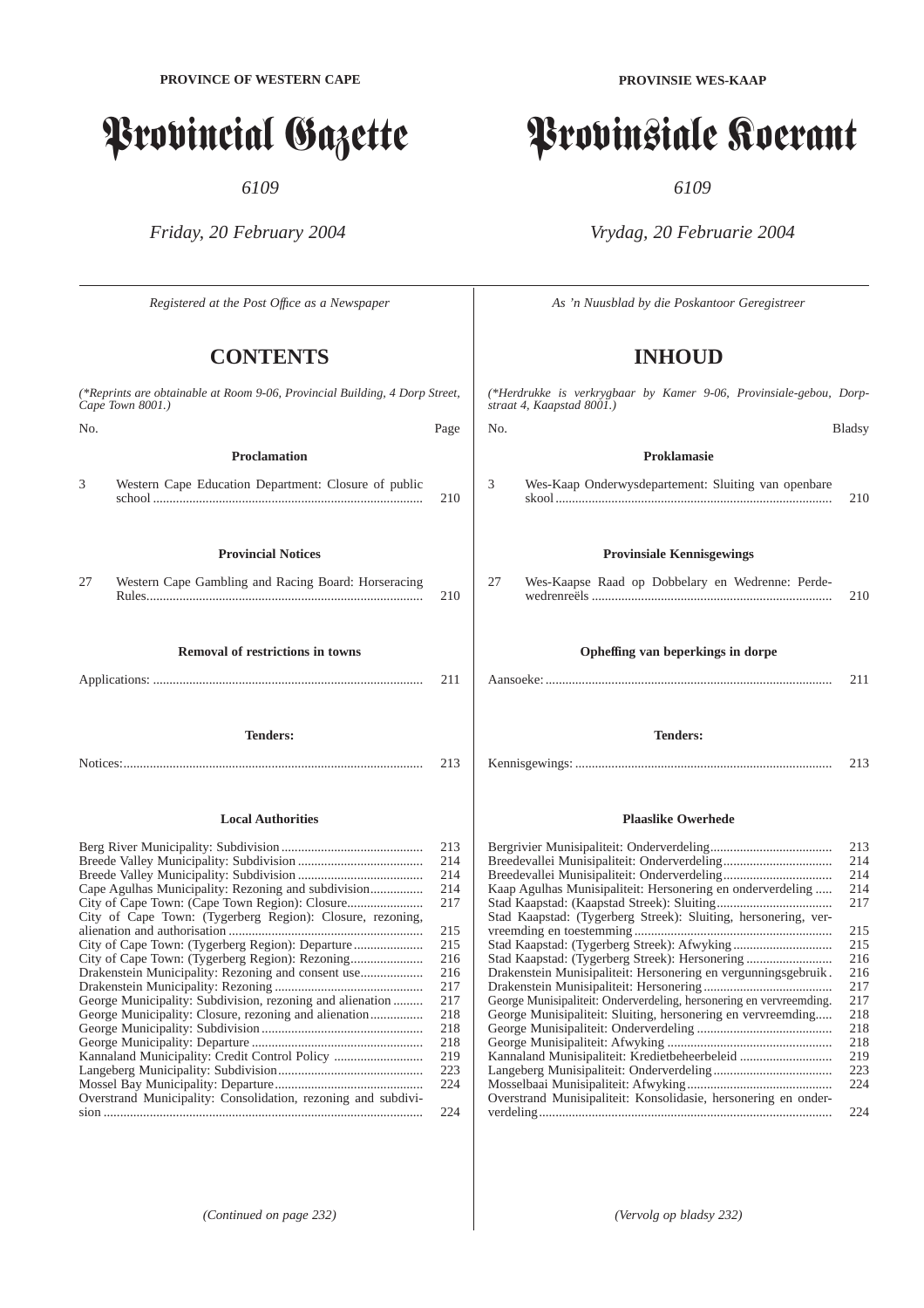#### **PROCLAMATION**

#### WESTERN CAPE EDUCATION DEPARTMENT

NO. 3/2004

#### CLOSURE OF PUBLIC SCHOOL

Under the powers vested in me by section 18 of the Western Cape Provincial School Education Act, 1997 (Act 12 of 1997), I, ANDRÉ HURTLEY GAUM, Member of the Provincial Cabinet responsible for Education: Western Cape, hereby declare the closure of Florida Primary School on 31 December 2003.

Signed at Cape Town this 15th day of December 2003.

ANDRÉ HURTLEY GAUM, MEMBER OF THE PROVINCIAL CABINET RESPONSIBLE FOR EDUCATION: WESTERN CAPE

#### **PROVINCIAL NOTICES**

The following Provincial Notices are published for general information.

G. A. LAWRENCE, DIRECTOR-GENERAL

Provincial Building, Wale Street, Cape Town.

P.N. 27/2004 20 February 2004

#### WESTERN CAPE GAMBLING AND RACING BOARD

#### HORSERACING RULES

In terms of section 82 of the Western Cape Gambling and Racing Law, 1996 (Law 4 of 1996), the Western Cape Gambling and Racing Board hereby makes the following amendments to the Western Cape Gambling and Racing Rules in respect of horseracing, published in Provincial Gazette Extraordinary 5326 under Provincial Notice 59/1999 dated 5 February 1999 and further amended by P.N. 348/2000 dated 4 August 2000, P.N. 36/2001 dated 16 February 2001, P.N.286/2001 dated 7 September 2001, P.N.351/2001 dated 9 November 2001, P.N. 261/2002 dated 16 August 2002, P.N.393/2002 dated 29 November 2002, P.N.31/2003 dated 31 January 2003 and P.N 79/2003 dated 14 March 2003:

#### **GENERAL EXPLANATORY NOTE**

[ ] Words in bold type in square brackets indicate omissions from existing rules.

Words underlined with a solid line indicate insertions in existing rules.

Rule 21 is amended by the substitution for sub-rule (1) of the following sub-rule:

''21(1) A licensed key employee shall be present at all times during which bets are being accepted or processed on **[—**

- **(a)]** totalisator premises**[,]** and
- **[(b)]** bookmaker premises, provided that—
	- **[(i)]** (a) where the holder of a totalisator or bookmaker licence offers betting on more than one licensed **[bookmaker]** premises, and

#### **PROKLAMASIE**

#### WES-KAAP ONDERWYSDEPARTEMENT

NO. 3/2004

#### SLUITING VAN OPENBARE SKOOL

Kragtens die bevoegdheid aan my verleen by artikel 18 van die Wes-Kaapse Provinsiale Wet op Skoolonderwys, 1997 (Wet 12 van 1997), verklaar ek, ANDRÉ HURTLEY GAUM, Lid van die Provinsiale Kabinet verantwoordelik vir Onderwys: Wes-Kaap, hierby dat die Primêre Skool Florida op 31 Desember 2003 sluit.

Geteken te Kaapstad op hede die 15de dag van Desember 2003.

ANDRÉ HURTLEY GAUM, LID VAN DIE PROVINSIALE KABINET VERANTWOORDELIK VIR ONDERWYS: WES-KAAP

#### **PROVINSIALE KENNISGEWINGS**

Die volgende Provinsiale Kennisgewings word vir algemene inligting gepubliseer.

G. A. LAWRENCE, DIREKTEUR-GENERAAL

Provinsiale-gebou, Waalstraat, Kaapstad.

P.K. 27/2004 20 Februarie 2004

#### WES-KAAPSE RAAD OP DOBBELARY EN WEDRENNE

#### PERDEWEDRENREËLS

Ingevolge artikel 82 van die Wes-Kaapse wet op Dobbelary en Wedrenne, 1996 (Wet 4 van 1996), wysig die Wes-Kaapse Raad op Dobbelary en Wedrenne hierby die Wes-Kaapse Reëls insake Dobbelary en Wedrenne betreffende perdewedrenne, gepubliseer in Buitengewone Provinsiale Koerant 5326 by Provinsiale Kennisgewing 59/1999 gedateer 5 Februarie 1999 en verder gewysig by P.K. 348/2000 gedateer 4 Augustus 2000, P.K. 36/2001 gedateer 16 Februarie 2001, P.K.286/ 2001 gedateer 7 September 2001, P.K.351/2001 gedateer 9 November 2001, P.K. 261/2002 gedáteer 16 Augustus 2002, P.K.393/2002 gedateer 29 November 2002, P.K.31/2003 gedateer 31 Januarie 2003 en P.K. 79/2003 gedateer 14 Maart 2003:

#### **ALGEMEEN VERKLARENDE OPMERKING**

[ ] Woorde in vet druk tussen vierkantige hake dui skrappings uit die bestaande reëls aan.

- Woorde met 'n volstreep daaronder dui invoegings in die bestaande reëls aan.
- 1. Reël 21 word hierby gewysig deur subreël (1) met die volgende subreël te vervang:

21.(1) 'n Gelisensieerde sleutelwerknemer moet teenwoordig wees te alle tye waartydens weddenskappe aanvaar of geprosesseer word op **[—**

- **(a)]** totalisatorpersele**[,]** en
- **[(b)]** boekmakerpersele, met dien verstande dat—
	- **[(i)]** (a) waar die houer van 'n totalisator- of boekmakerlisensie weddery aanbied op meer as een gelisensieerde **[bookmaker]** perseel, en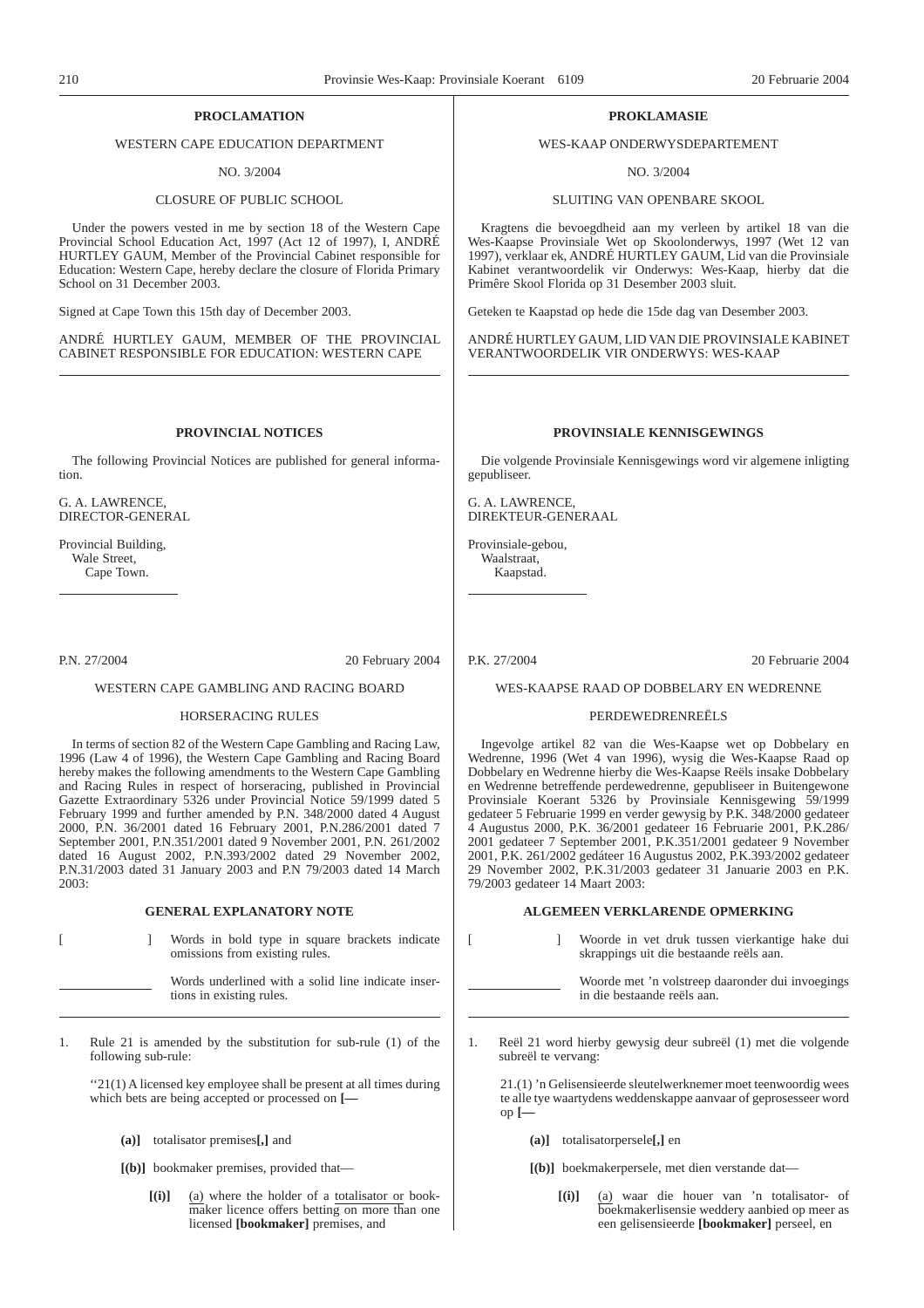**[(ii)]** (b) all betting transactions conducted by the holder of a **[bookmaker]** licence trading in the manner contemplated in paragraph **[(i)]** (a) are centrally monitored and controlled on one licensed premises (''the central premises'')

a licensed key employee shall be required to be present and to exercise control and authority over the activities performed in terms of the licence on the central premises only, provided further that no betting shall be offered on premises other than the central premises when such central premises are closed for business or on any such premises when no key employee is present on the central premises.''.

- 2. Rule 40 is hereby amended by the substitution for sub-rule (1) of the following sub-rule:
	- ''(1) Subject to the provisions of Rule 16, no manual system for the processing of bets will be accepted or permitted as of **[1 September 2003]** 31 May 2004.''.
- 3. The following sub-rule is hereby substituted for sub-rule 42(d):
	- ''(d) Rule 40 shall come into operation on **[1 September 2003]** 31 May 2004.'

#### CITY OF CAPE TOWN (HELDERBERG REGION)

#### REMOVAL OF RESTRICTIONS: ERF 2612, SOMERSET WEST

Notice is hereby given in terms of section 3(6) of the Removal of Restrictions Act, 1967 (Act 84 of 1967) and section 24(2)(a) of Ordinance 15 of 1985, that the undermentioned application has been received and is open for inspection at the office of the Directorate: Planning & Environment, Town Planning Division, First Floor, Municipal Offices, Somerset West between 08:00 and 16:00 and at the office of the Director: Land Development Management, Provincial Government of the Western Cape, at Room 601, 27 Wale Street, Cape Town from 08:00-12:30 and 13:00-15:30 (Monday to Friday). Written objections, if any, stating reasons and directed to the Director: Planning & Environment, PO Box 19, Somerset West, 7129, or faxed to (021) 850-4354, or e-mailed to ciska.du\_toit@capetown.gov.za, or hand-delivered to the Land Use Management Branch, 1st Floor, Municipal Offices, Andries Pretorius Street, Somerset West, quoting the above-mentioned reference number, will be received from 20 February 2004 up to 30 March 2004. If your response is not sent to this address, e-mail address or fax number and as a consequence arrives late, it will be deemed to be invalid.

*Removal of restrictions and subdivision — Erf 2612, 28-30 Verster Avenue, Somerset West*

*Ref No:* Erf 2612 SW

*Notice No:* 7UP/2004

*Applicant:* Mr AJ King (on behalf of G Inches)

*Nature of application:* The removal of restrictive title conditions applicable to Erf 2612, 28-30 Verster Avenue, Somerset West to enable the owner to subdivide the property into two portions measuring approximately 1 500 m<sup>2</sup> (Portion 1) and 2 565 m<sup>2</sup> (remainder) in extent respectively for single residential purposes.

*Any enquiries in the above regard can be directed to Mr Charles Melck, tel. (021) 850-4478.*

W. A. Mgoqi, City Manager.

20 February 2004.

**[(ii)]** (b) alle weddenskaptransaksies aangegaan deur die houer van 'n **[boekmaker]** lisensie wat besigheid bedryf op die manier beoog in paragraaf **[(i)]** (a) sentraal gemoniteer en beheer word op een gelisensieerde perseel (''die sentrale perseel")

'n gelisensieerde sleutelwerknemer op die sentrale perseel alleen teenwoordig hoef te wees om beheer en gesag uit te oefen oor alle aktiwiteite uitgevoer onder die lisensie, met dien verstande voorts dat geen weddery aangebied sal word op 'n perseel anders as die sentrale perseel wanneer die sentrale perseel vir sake gesluit is of op enige sodanige perseel wanneer geen sleutelwerknemer op die sentrale perseel teenwoordig is nie.''

- 2. Reël 40 word hierby gewysig deur subreël (1) met die volgende subreël te vervang:
	- ''(1) Behoudens die bepalings van reël 16 sal geen handstelsel vir die prosessering van weddenskappe vanaf **[1 September 2003]** 31 Mei 2004 aanvaar of toegelaat word nie.''.
- 3. Subreël 42(d) word hierby met die volgende subreël vervang:
	- ''(d) reël 40 op **[1 September 2003]** 31 Mei 2004 in werking sal tree.''.

### STAD KAAPSTAD (HELDERBERG-STREEK)

#### OPHEFFING VAN BEPERKINGS: ERF 2612, SOMERSET-WES

Kennis geskied hiermee ingevolge artikel 3(6) van die Wet op Opheffing van Beperkings, 1967 (Wet 84 van 1967) en artikel 24(2)(a) van Ordonnansie 15 van 1985, dat die onderstaande aansoek ontvang is en by die Direktoraat: Beplanning & Omgewing, Stadsbeplanningsafdeling, Eerste Verdieping, Munisipale Kantore, Somerset-Wes, tussen 08:00 en 16:00 en by die kantoor van die Direkteur: Grondontwikkelingsbestuur, Provinsiale Regering van die Wes-Kaap, by Kamer 601, Waalstraat 27, Kaapstad vanaf 08:00-12:30 en 13:00-15:30 (Maandag tot Vrydag) ter insae lê. Skriftelike besware, indien enige, met 'n opgaaf van redes en gerig aan die Direkteur: Beplanning en Omgewing, Posbus 19, Somerset-Wes 7129, of gefaks aan (021) 850-4354, of per e-pos aan ciska.du\_toit@capetown.gov.za, of per hand afgelewer by die Grondgebruiksbestuursafdeling, 1ste Verdieping, Munisipale Kantore, Andries Pretoriusstraat, Somerset-Wes, met vermelding van die bostaande verwysingsnommer, word vanaf 20 Februarie 2004 tot 30 Maart 2004 ingewag. Indien u terugvoer nie na die bogenoemde adres, e-pos adres of faksnommer gestuur word nie en as gevolg daarvan laat ontvang word, sal dit as ongeldig geag word.

*Opheffıng van beperkings en onderverdeling — Erf 2612, Versterlaan 28-30, Somerset-Wes*

*Verw Nr:* Erf 2612 SW

*Kennisgewing Nr:* 7UP/2004

*Aansoeker:* Mnr AJ King (namens G Inches)

*Aard van aansoek:* Die opheffing van beperkende titelvoorwaardes van toepassing op Erf 2612, Versterlaan 28-30, Somerset-Wes ten einde die eienaar in staat te stel om die eiendom in twee gedeeltes van onderskeidelik ongeveer 1 500 m<sup>2</sup> (Gedeelte 1) en 2 565 m<sup>2</sup> (restant) groot, vir enkelwoondoeleindes, te onderverdeel.

*Enige navrae in die bogenoemde verband kan aan mnr Charles Melck by tel. (021) 850-4478 gerig word.*

W. A. Mgoqi, Stadsbestuurder.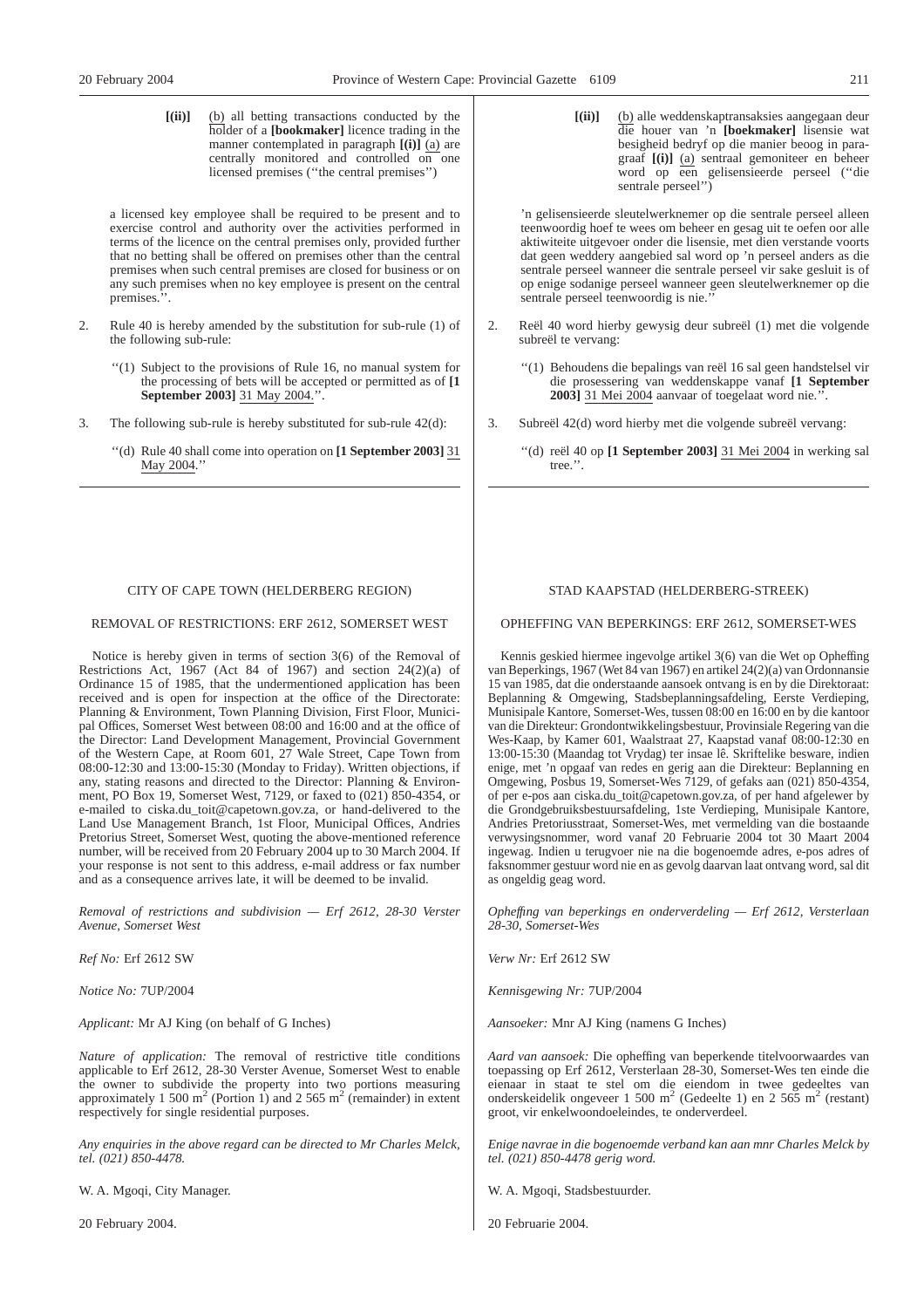#### CITY OF CAPE TOWN (CAPE TOWN REGION)

#### REMOVAL OF RESTRICTIONS AND DEPARTURES: ERF 764, ORANJEZICHT

Notice is hereby given in terms of section 3(6) of the Removal of Restrictions Act, 1967 (Act 84 of 1967) and in terms of section 15(2)(a) of the Land Use Planning Ordinance, No. 15 of 1985 that the undermentioned application has been received and is open for inspection at the office of the Manager: Land Use Management Branch, City of Cape Town, 14th Floor, Civic Centre, Hertzog Boulevard, Cape Town, 8001 between 08:30-12:30 (Monday to Friday) and at the office of the Director: Land Development Management, Provincial Administration of the Western Cape, at Room 601, 27 Wale Street, Cape Town from 08:30-12:30 and 13:00-15:30 (Monday to Friday). Telephonic enquiries in this regard may be made at (021) 483-4589 and the Directorate's fax number is (021) 483-3633. Any objections, with full reasons, should be lodged in writing at the office of the abovementioned Director: Land Development Management, Private Bag X9086, Cape Town, 8000, with a copy to the office of the Manager: Land Use Management, City of Cape Town, PO Box 4529, Cape Town, 8000 or faxed to (021) 421-1963 or e-mailed to trevor.upsher@capetown.gov.za on or before 23 March 2004, quoting the above Act and Ordinance and the objector's erf and phone numbers. Any comments received after the aforementioned closing date may be disregarded.

*File No:* SG39/764

*Owner:* J Hartland

*Erf:* 764, Oranjezicht

*Location:* 15 Marmion Road

*Suburb:* Oranjezicht

*Nature:* Removal of a restrictive title condition applicable to Erf 764, 15 Marmion Road, Oranjezicht, to enable the owner to erect a double garage on the property. The building lines will be encroached upon.

A departure in terms of section 47(1) of the Zoning Scheme Regulations to permit a double garage and covered entrance at 0,0 m in lieu of 4,5 m from Marmion Road is also required.

W. A. Mgoqi, City Manager.

20 February 2004.

#### CITY OF CAPE TOWN (OOSTENBERG REGION)

#### REMOVAL OF RESTRICTIONS: ERF 10898, ANGELIER STREET, BRACKENFELL

Invitation for your comment: Notice is hereby given in terms of section 3(6) of the Removal of Restrictions Act, 1967 (Act 84 of 1967) that the undermentioned application has been received and is open for inspection at the office of the City Manager, City of Cape Town, Brighton Road, Kraaifontein and at the office of the Director: Land Development Management, Provincial Administration of the Western Cape, Room 601, 27 Wale Street, Cape Town from 08:00-12:30 and 13:00-15:30 (Monday to Friday). Telephonic enquiries in this regard may be made at (021) 483-8779 (Farah Abrahams) and the Directorate's fax number is (021) 483-3633. Any objections, with full reasons, should be lodged in writing at the office of the above-mentioned Director: Land Development Management, Private Bag X9083, Cape Town 8000 with a copy to the abovementioned Local Authority on or before 19 March 2004, quoting the above-mentioned act and the objector's erf number. Any comments received after the aforementioned closing date may be disregarded.

*Applicant:* PDM Consultants (on behalf of LM Conradie)

*Nature of application:* Removal of restrictive title conditions applicable to Erf 10898, Angelier Street, Brackenfell for the purpose of a township development, consisting of 18 single residential units and 57 group housing units.

(Notice number: 09/2004)

W. A. Mgoqi, City Manager.

20 February 2004.

#### STAD KAAPSTAD (KAAPSTAD-STREEK)

#### OPHEFFING VAN BEPERKINGS EN AFWYKINGS: ERF 764, ORANJEZICHT

Kennis geskied hiermee ingevolge artikel 3(6) van die Wet op Opheffing van Beperkings (Wet 84 van 1967) en ingevolge artikel 15(2)(a) van die Ordonnansie op Grondgebruikbeplanning, Nr. 15 van 1985, dat die onderstaande aansoek ontvang is en tussen 08:30-12:30 (Maandag tot Vrydag) by die kantoor van die Bestuurder: Grondgebruikbestuurstak, Stad Kaapstad, 14de Verdieping, Burgersentrum, Hertzogboulevard, Kaapstad, 8001 ter insae beskikbaar is en ook vanaf 08:00-12:30 en 13:00-15:30 (Maandag tot Vrydag) by die kantoor van die Direkteur: Grondontwikkelingsbestuur, Provinsiale Administrasie van die Wes-Kaap, Kamer 601, Waalstraat 27, Kaapstad. Telefoniese navrae in hierdie verband kan gerig word aan (021) 483-4589 en die Direktoraat se faksnommer is (021) 483-3633. Enige besware moet skriftelik, tesame met volledige redes, voor of op 23 Maart 2004 by die kantoor van die bogemelde Direkteur: Grondontwikkelingsbestuur, Privaatsak X9086, Kaapstad 8000, met 'n afskrif aan die Bestuurder: Grondgebruikbestuur, Stad Kaapstad, Posbus 4529, Kaapstad 8000 ingedien word of per faks gerig word aan (021) 421-1963 of e-pos trevor.upsher@capetown.gov.za, met vermelding van bogenoemde Wet en Ordonnansie en die beswaarmaker se erf- en telefoonnommers. Enige kommentaar wat na die voormelde sluitingsdatum ontvang word, mag buite rekening gelaat word.

*Lèer Nr:* SG39/764

*Eienaar:* J Hartland

*Erf:* 764, Oranjezicht

*Ligging:* Marmionweg 15

*Voorstad:* Oranjezicht

*Aard:* Opheffing van 'n beperkende titelvoorwaarde van toepassing op Erf 764, Marmionweg 15, Oranjezicht om die eienaar in staat te stel om 'n dubbelmotorhuis op die eiendom op te rig. Die boulyne sal oorskry word.

'n Afwyking ingevolge artikel 47(1) van die Soneringskemaregulasies om 'n dubbelmotorhuis en onderdak-ingang 0,0 m in plaas van 4,5 m vanaf Marmionweg toe te laat, word ook verlang.

W. A. Mgoqi, Stadsbestuurder.

20 Februarie 2004.

#### STAD KAAPSTAD (OOSTENBERG-STREEK)

OPHEFFING VAN BEPERKINGS: ERF 10898, ANGELIERSTRAAT, BRACKENFELL

Uitnodiging vir u kommentaar: Kennis geskied hiermee ingevolge artikel 3(6) van die Wet op Opheffing van Beperkings, 1967 (Wet 84 van 1967) dat die onderstaande aansoek ontvang is en by die kantoor van die Stadsbestuurder, Stad Kaapstad, Brightonweg, Kraaifontein en by die kantoor van die Direkteur: Grondontwikkelingsbestuur, Provinsiale Administrasie van die Wes-Kaap, Kamer 601, Waalstraat 27, Kaapstad vanaf 08:00-12:30 en 13:00-15:30 (Maandag tot Vrydag) ter insae lê. Telefoniese navrae in hierdie verband kan gerig word aan Farah Abrahams by (021) 483-8779 en die Direktoraat se faksnommer is (021) 483-3633. Enige besware, met redes daarvoor, moet skriftelik voor of op 19 Maart 2004 by die kantoor van bogenoemde Direkteur: Grondontwikkelingsbestuur, Privaatsak X9083, Kaapstad 8000, ingedien word met 'n afskrif aan bogenoemde Plaaslike Owerheid, met vermelding van bogenoemde Wet en die beswaarmaker se erfnommer. Enige kommetaar wat na die voormelde sluitingsdatum ontvang word, mag moontlik nie in ag geneem word nie.

*Aansoeker:* PDM Konsultante (namens LM Conradie)

*Aard van aansoek:* Opheffing van 'n beperkende titelvoorwaardes van toepassing op Erf 10898, Angelierstraat, Brackenfell, ten einde 'n dorpsgebied bestaande uit 18 enkelwooneenhede en 57 groepsbehuisingeenhede te ontwikkel.

(Kennisgewingnommer: 09/2004)

W. A. Mgoqi, Stadsbestuurder.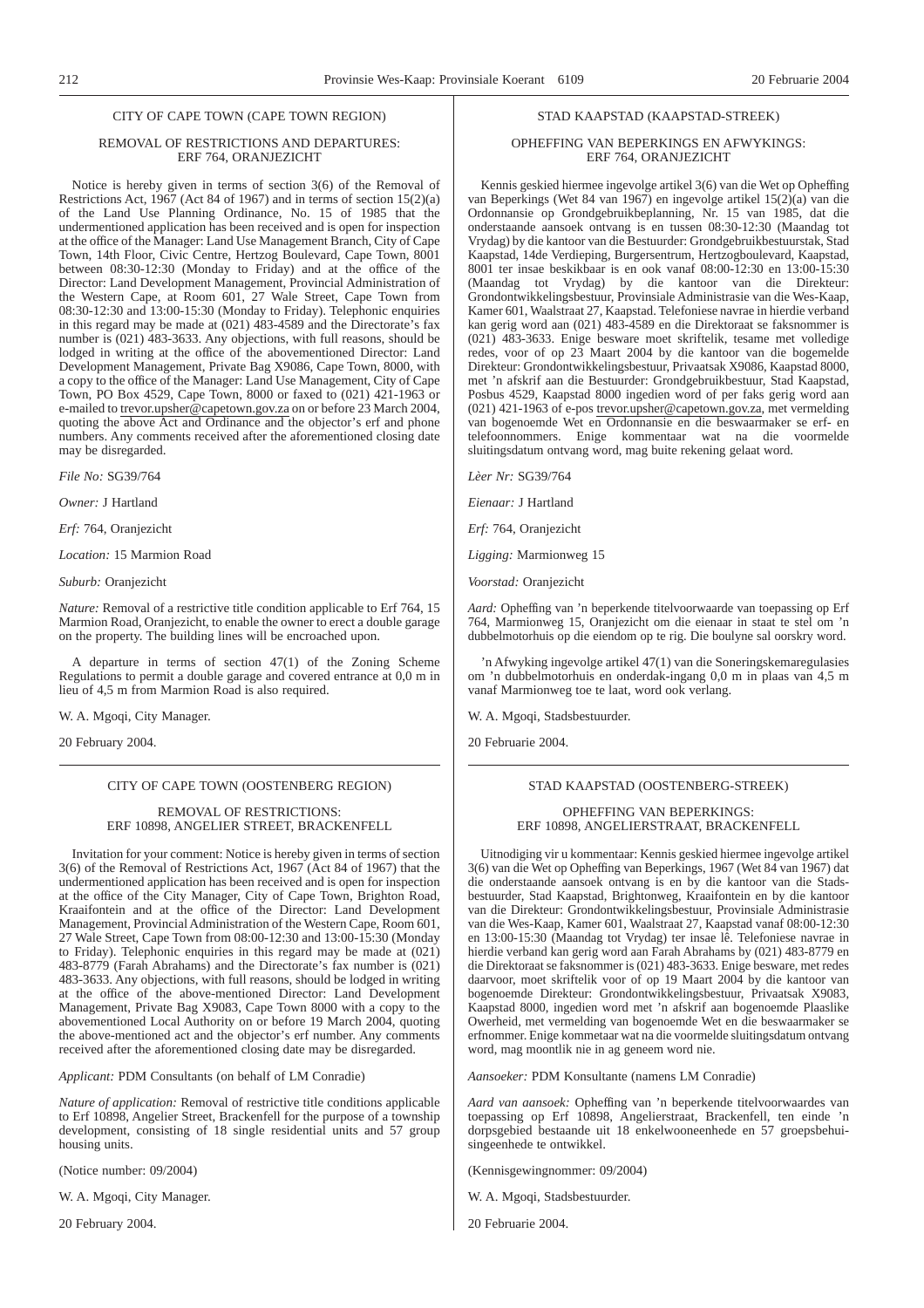#### CITY OF CAPE TOWN (CAPE TOWN REGION)

#### REMOVAL OF RESTRICTIONS AND DEPARTURES: ERVEN 293 AND 294, FRESNAYE

Notice is hereby given in terms of section 3(6) of the Removal of Restrictions Act, 1967 (Act 84 of 1967) and in terms of section 15(2)(a) of the Land Use Planning Ordinance, No. 15 of 1985 that the undermentioned application has been received and is open for inspection at the office of the Manager: Land Use Management Branch, City of Cape Town, 14th Floor, Civic Centre, Hertzog Boulevard, Cape Town, 8001 between 08:30-12:30 (Monday to Friday) and at the office of the Director: Land Development Management, Provincial Administration of the Western Cape, at Room 601, 27 Wale Street, Cape Town from 08:30-12:30 and 13:00-15:30 (Monday to Friday). Telephonic enquiries in this regard may be made at (021) 483-4589 and the Directorate's fax number is (021) 483-3633. Any objections, with full reasons, should be lodged in writing at the office of the abovementioned Director: Land Development Management, Private Bag X9083, Cape Town, 8000, with a copy to the office of the Manager: Land Use Management, City of Cape Town, PO Box 4529, Cape Town, 8000 or faxed to (021) 421-1963 or e-mailed to trevor.upsher@capetown.gov.za on or before 23 March 2004, quoting the above Act and Ordinance and the objector's erf and phone numbers. Any comments received after the aforementioned closing date may be disregarded.

*File No:* SG18/293

*Owner:* ZF Kudo

*Erven:* 293 and 294, Fresnaye

*Location:* 3 Avenue Normandy

*Suburb:* Fresnaye

*Nature:* Removal of restrictive title conditions applicable to Erven 293 and 294, 3 Avenue Normandy, Fresnaye, to enable the owner to erect a double dwelling with two storeys on each of the two properties.

A departure in terms of Section 47(1) of the Zoning Scheme Regulations to permit the proposed garages setback 1,0 m in lieu of 4,5 m from Hanover Street and Avenue Normandy street boundaries is also required.

WA Mgoqi, City Manager

20 February 2004.

#### **TENDERS**

**N.B.** Tenders for commodities/services, the estimated value of which exceeds R20 000, are published in the Government Tender Bulletin, which is obtainable from the Government Printer, Private Bag X85, Pretoria, on payment of a subscription.

#### BERGRIVIER MUNICIPALITY

APPLICATION FOR SUBDIVISION: ERF 1211, PORTERVILLE

It is hereby notified in terms of section 24 of the Land Use Planning Ordinance, 1985 (Ordinance 15 of 1985), that the undermentioned application has been received, which is open to inspection at the Offices of the Local Authority. Any objections to the application, with full reasons therefor, should be lodged in writing with the Municipal Manager, Church Street, Piketberg (P.O. Box 60, Piketberg, 7320) or fax (022) 913-1380 by no later than 12:00 on 18 March 2004, quoting the above Ordinance as well as the objector's erf number.

*Applicant:* CK Rumboll & Partners on behalf of Mr. and Ms. van Zyl

*Nature of Application:* Subdivision of Erf 1211 into Portion  $A (\pm 618 \text{ m}^2)$ and remainder  $(\pm 810 \text{ m}^2)$  in order to use both portions for residential purposes.

*Enquiries: Mr W Wagener, Piketberg, Telephone (022) 913-1126.*

A. J. Bredenhann, Municipal Manager, Municipal Offices, P.O. Box 60, Piketberg 7320.

M.N. 05/2004 20 February 2004. 6498

# STAD KAAPSTAD (KAAPSTAD-STREEK)

#### OPHEFFING VAN BEPERKINGS EN AFWYKINGS: ERWE 293 EN 294, FRESNAYE

Kennis geskied hiermee ingevolge artikel 3(6) van die Wet op Opheffing van Beperkings (Wet 84 van 1967) en ingevolge artikel 15(2)(a) van die Ordonnansie op Grondgebruikbeplanning, Nr. 15 van 1985, dat die onderstaande aansoek ontvang is en tussen 08:30-12:30 (Maandag tot Vrydag) by die kantoor van die Bestuurder: Grondgebruikbestuurstak, Stad Kaapstad, 14de Verdieping, Burgersentrum, Hertzogboulevard, Kaapstad, 8001 ter insae beskikbaar is en ook vanaf 08:00-12:30 en 13:00-15:30 (Maandag tot Vrydag) by die kantoor van die Direkteur: Grondontwikkelingsbestuur, Provinsiale Administrasie van die Wes-Kaap, Kamer 601, Waalstraat 27, Kaapstad. Telefoniese navrae in hierdie verband kan gerig word aan (021) 483-4589 en die Direktoraat se faksnommer is (021) 483-3633. Enige besware moet skriftelik, tesame met volledige redes, voor of op 23 Maart 2004 by die kantoor van die bogemelde Direkteur: Grondontwikkelingsbestuur, Privaatsak X9083, Kaapstad 8000, met 'n afskrif aan die Bestuurder: Grondgebruikbestuur, Stad Kaapstad, Posbus 4529, Kaapstad 8000 ingedien word of per faks gerig word aan (021) 421-1963 of e-pos trevor.upsher@capetown.gov.za, met vermelding van bogenoemde Wet en Ordonnansie en die beswaarmaker se erf- en telefoonnommers. Enige kommentaar wat na die voormelde sluitingsdatum ontvang word, mag buite rekening gelaat word.

*Lêer Nr:* SG18/293

*Eienaar:* ZF Kudo

*Erwe:* 293 en 294, Fresnaye

*Ligging:* Avenue Normandy 3

*Voorstad:* Fresnaye

*Aard:* Opheffing van beperkende titelvoorwaardes van toepassing op Erwe 293 en 294, Avenue Normandy 3, Fresnaye om die eienaar in staat te stel om 'n dubbelwoning met twee verdiepings op elk van die twee eiendomme op te rig.

'n Afwyking word ook verlang ingevolge artikel 47(1) van die Soneringskemaregulasies om 'n inspringing ten opsigte van die voorgestelde motorhuise toe te laat van 1,0 m in plaas van 4,5 m vanaf Hanoverstraat en Avenue Normandy.

WA Mgoqi, Stadsbestuurder

20 Februarie 2004.

#### **TENDERS**

**L.W.** Tenders vir kommoditeite/dienste waarvan die beraamde waarde meer as R20 000 beloop, word in die Staatstenderbulletin gepubliseer wat by die Staatsdrukker, Privaatsak X85, Pretoria, teen betaling van 'n intekengeld verkrygbaar is.

#### **NOTICES BY LOCAL AUTHORITIES KENNISGEWINGS DEUR PLAASLIKE OWERHEDE**

#### BERGRIVIER MUNISIPALITEIT

AANSOEK OM ONDERVERDELING: ERF 1211, PORTERVILLE

Kragtens artikel 24 van die Ordonnansie op Grondgebruikbeplanning, 1985 (Ordonnansie 15 van 1985), word hiermee kennis gegee dat die onderstaande aansoek ontvang is en ter insae lê by die Kantore van die Plaaslike Owerheid. Enige besware, met die volledige redes daarvoor moet skriftelik by die Munisipale Bestuurder, Kerkstraat, Piketberg (Posbus 60, Piketberg, 7320) of per faks (022) 913-1380 ingedien word voor 12:00 op 18 Maart 2004 met vermelding van bogenoemde Ordonnansie asook die beswaarmaker se erfnommer.

*Aansoeker:* CK Rumboll & Vennote namens mnr. en me. van Zyl

*Aard van Aansoek:* Onderverdeling van Erf 1211 in Gedeelte A  $(\pm 618 \text{ m}^2)$  en restant  $(\pm 810 \text{ m}^2)$  ten einde beide gedeeltes vir residensiële doeleindes aan te wend.

*Navrae: Mnr W Wagener, Piketberg, Telefoon: (022) 913-1126.*

A. J. Bredenhann, Munisipale Bestuurder, Munisipale Kantore, Posbus 60, Piketberg 7320.

M.K. 05/2004 20 Februarie 2004. 6498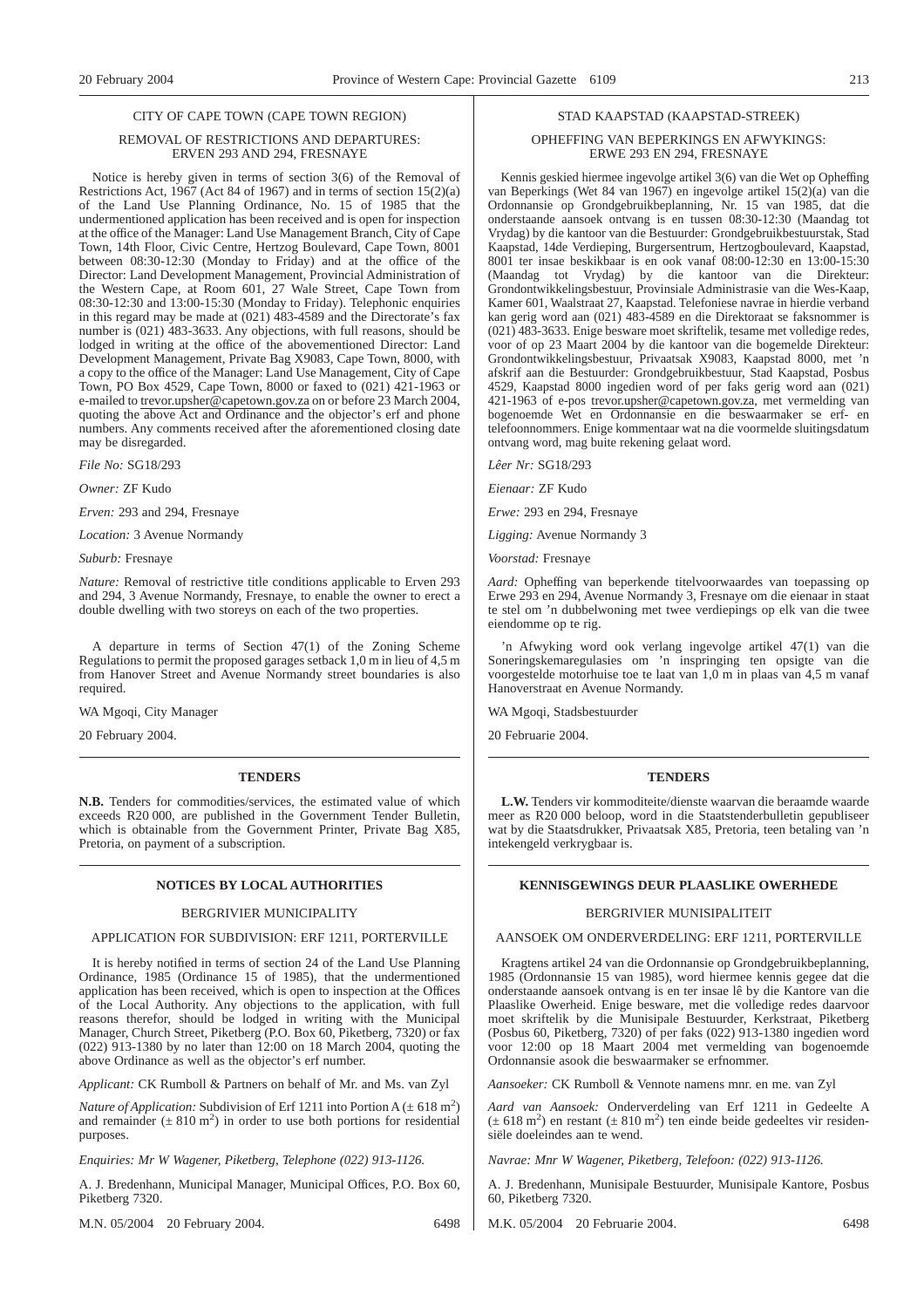#### BREEDE VALLEY MUNICIPALITY

#### APPLICATION FOR SUBDIVISION OF THE FARM LEMOENPOORT NR. 641, WORCESTER.

Notice is hereby given in terms of section 24(2)(a) of the Land Use Planning Ordinance, 1985 (Ordinance 15 of 1985) that an application for the subdivision of the farm Lemoenpoort No. 641, Worcester (Agricultural Zone 1) has been received by the Breede Valley Municipality.

Full particulars regarding the application are available at the office of the Director Corporate Services, Room 213, (Mr. Bennett Hlongwana) Tel. No. 023 348-2621, Civic Centre, Baring Street, Worcester.

Written objections, if any, should be addressed to the Municipal Manager, Private Bag X3046, Worcester 6849 and must reach the undersigned on or before 16 March 2004.

A. A. Paulse, Municipal Manager.

(Notice No. 17/2004) 20 February 2004. 6499

## BREEDE VALLEY MUNICIPALITY

#### APPLICATION FOR SUBDIVISION OF ERVEN 448, 533 AND 535, 23 SUTHERLAND STREET, RAWSONVILLE

Notice is hereby given in terms of section 24(2)(a) of the Land Use Planning Ordinance, 1985 (Ordinance 15 of 1985) that an application for the subdivision of Erven 448, 533 and 535, 23 Sutherland Street, Rawsonville (residential I) has been received by the Breede Valley Municipality.

Full particulars regarding the application are available at the office of the Director: Corporate Services, Room 213 (Mr. Bennett Hlongwana) Tel. No. 023 348-2621, Civic Centre, Baring Street, Worcester.

Written objections, if any, should be addressed to the Municipal Manager, Private Bag X3046, Worcester, 6849 and must reach the undersigned on or before 14 March 2004.

A. A. Paulse, Municipal Manager.

(Notice No. 18/2004) 20 February 2004. 6500

#### CAPE AGULHAS MUNICIPALITY

#### APPLICATION FOR REZONING AND SUBDIVISION: PORTION OF THE REMAINDER OF ERF 922, STRUISBAAI

Notice is hereby given in terms of Ordinance 15 of the Land Use Planning Ordinance, 1985 (Ordinance No. 15 of 1985) that Council has received an application from Neil Spencer and Associates for the rezoning of a portion of Erf 922, Struisbaai from residential zone II (group housing) to residential zone I, as well as the subdivision of the property into 12 single residential properties.

In terms of section 21(4) of the Local Government Act: Municipal Systems, 2000 (Act 32 of 2000) notice is hereby given that persons who cannot read or write may request that an employee at any of the reception offices of the Cape Agulhas Municipal Council assists in the formulation and writing of input, comments or objections.

Further particulars are available for inspection in the office of the undersigned during office hours and written objections, if any, must reach him not later than 15 March 2004.

K. Jordaan, Municipal Manager, P.O.Box 51, Bredasdorp 7280.

20 February 2004. 6501

#### BREEDEVALLEI MUNISIPALITEIT

AANSOEK OM ONDERVERDELING VAN DIE PLAAS LEMOENPOORT NR. 641, WORCESTER.

Kennis geskied hiermee ingevolge die bepalings van artikel 24(2)(a) van die Ordonnansie op Grondgebruikbeplanning, 1985 (Ordonnansie 15 van 1985) dat 'n aansoek om onderverdeling van die plaas Lemoenpoort Nr. 641, Worcester (Landbousone 1) deur die Breedevallei Munisipaliteit ontvang is.

Volledige besonderhede van die aansoek is beskikbaar in die kantoor van die Direkteur, Korporatiewe Dienste, Kamer 213, Burgersentrum, Baringstraat, Worcester (Mnr. Bennett Hlongwana) Tel. Nr. 023 348-2621.

Besware, indien enige, moet skriftelik gerig word aan die Munisipale Bestuurder, Privaatsak X3046, Worcester 6849 om die ondergetekende te bereik voor of op 16 Maart 2004.

A. A. Paulse, Munisipale Bestuurder.

(Kennisgewing Nr. 17/2004) 20 Februarie 2004. 6499

#### BREEDEVALLEI MUNISIPALITEIT

#### AANSOEK OM ONDERVERDELING VAN ERWE 448, 533 EN 535, SUTHERLANDSTRAAT 23, RAWSONVILLE

Kennis geskied hiermee ingevolge die bepalings van arkikel 24(2)(a) van die Ordonnansie op Grondgebruikbeplanning, 1985 (Ordonnansie 15 van 1985) dat 'n aansoek om onderverdeling van Erwe 448, 533 en 535, Sutherlandstraat 23, Rawsonville (residensieel I) deur die Breedevallei Munisipaliteit ontvang is.

Volledige besonderhede van die aansoek is beskikbaar in die kantoor van die Direkteur: Korporatiewe Dienste, Kamer 213, Burgersentrum, Baringstraat, Worcester (mnr. Bennet Hlongwana) Tel. Nr. 023 348- 2621.

Besware, indien enige, moet skriftelik gerig word aan die Munisipale Bestuurder, Privaatsak X3046, Worcester 6849 om die ondergetekende te bereik voor of op 14 Maart 2004.

A. A. Paulse, Munisipale Bestuurder.

(Kennisgewing Nr. 18/2004) 20 Februarie 2004. 6500

#### KAAP AGULHAS MUNISIPALITEIT

#### AANSOEK OM HERSONERING EN ONDERVERDELING: GEDEELTE VAN DIE RESTANT VAN ERF 922, STRUISBAAI

geskied hiermee ingevolge die Ordonnansie op Grondgebruikbeplanning, 1985 (Ordonnansie Nr. 15 van 1985) dat die Raad 'n aansoek van Neil Spencer en Medewerkers vir die hersonering van 'n gedeelte van Erf 922, Struisbaai van residensiële sone II (groepsbehuising) na residensiële sone I en die onderverdeling van die betrokke eiendom in 12 enkelresidensiële woonerwe.

Ingevolge artikel 21(4) van die Wet op Plaaslike Regering: Munisipale Stelsels, 2000 (Wet 32 van 2000) word kennis gegee dat persone wat nie kan skryf nie enige munisipale personeellid by enige ontvangskantore van die Raad te Kaap Agulhas kan nader uir hulpverlening om u kommentaar, beswaar of inset op skrif te stel.

Verdere besonderhede van bogenoemde lê ter insae in die kantoor van die ondergetekende en skriftelike besware, indien enige, moet hom nie later as 15 Maart 2004 bereik nie.

K. Jordaan, Munisipale Bestuurder, Posbus 51, Bredasdorp 7280.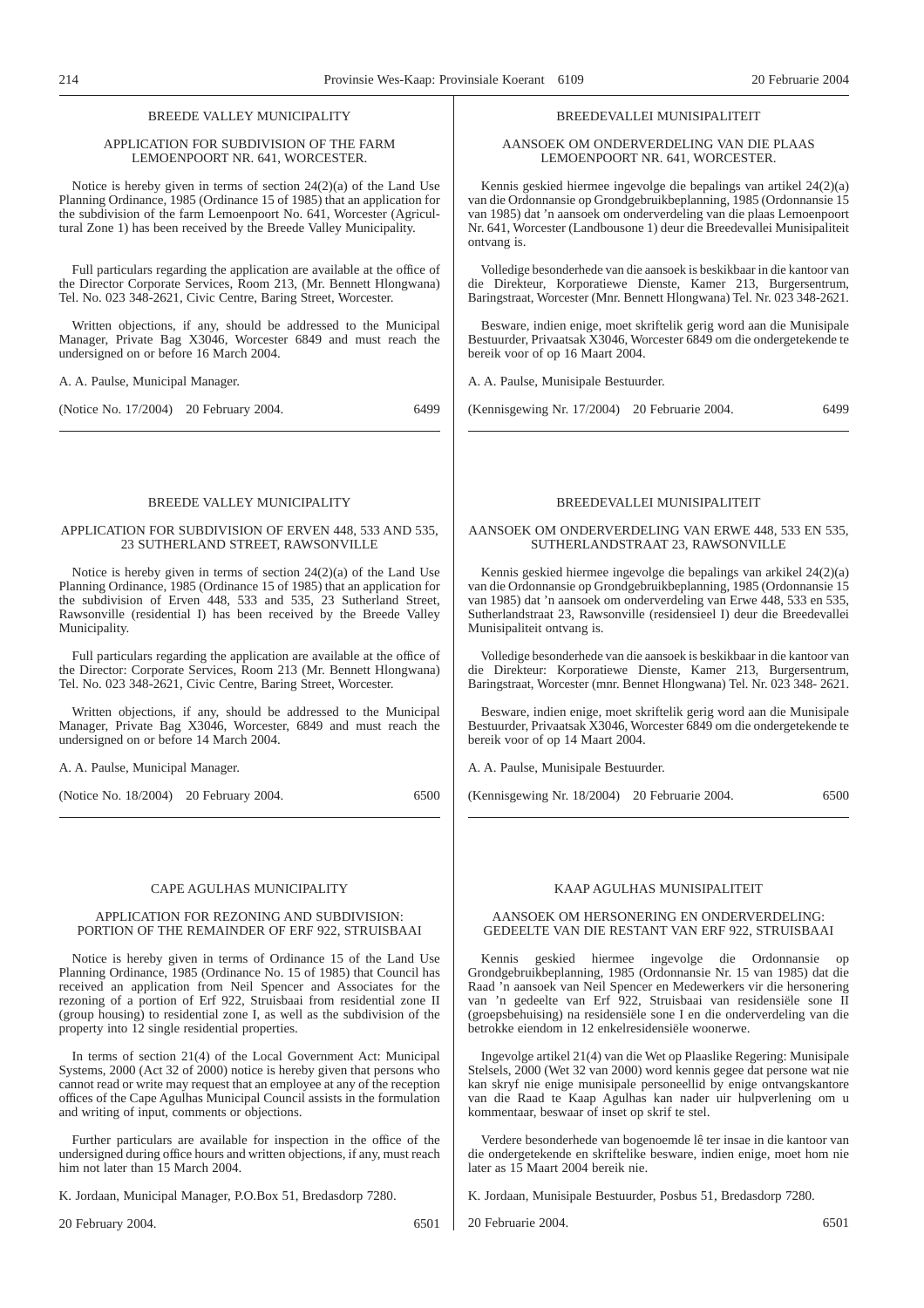#### CITY OF CAPE TOWN (TYGERBERG REGION)

#### CLOSURE, REZONING, ALIENATION AND APPLICATION FOR AUTHORISATION IN TERMS OF THE ENVIRONMENTAL CONSERVATION ACT, ACT 73 OF 1989: PORTION OF PUBLIC OPEN SPACE ERF 2237 ADJACENT TO ERF 1884, HIBISCUS ROAD, RIDGEWORTH, BELLVILLE: SM TROLLOPE

Notice is hereby given in terms of clause 4(3)(a) of the Provincial Notice No. 5988, that the Council intends to:

- 1) close a portion of public open space Erf 2237 adjacent to Erf 1884 measuring  $\pm 308,77$  m<sup>2</sup> in extent;
- 2) sell the closed portion of public open space Erf 2237 at a value of R15 000 (excluding VAT) to the owners of adjacent Erf 1884; and
- 3) in terms of section 17 of the Land Use Planning Ordinance, 1985 (Ordinance No. 15 of 1985) to rezone the closed portion of public open space to single residential purposes to be notarially tied to Erf 1884 for gardening purposes only.

Notice is also hereby given in terms of Regulation 4(6) of the regulations published by Government Notice No. R1183 (as amended) under Section 26 of the Environmental Conservation Act, 1989 (Act No. 73 of 1989), of the intent to carry out the change in land use/activity mentioned above.

*Locality:* Erf 2237 adjacent to Erf 1884, Ridgeworth, Bellville.

#### *Applicant:* SM Trollope

The proposal is available for inspection by appointment at the office of Ms M Loots (tel. (021) 918-2119) during office hours (08:00-13:00 and 13:30-16:30), Civic Centre, Voortrekker Road, Bellville and objections, if any, must reach the undersigned in writing at PO Box 2, Bellville, 7535 by not later than Tuesday, 23 March 2004. (TE 14/3/4/3/57)

W. A. Mgoqi, City Manager.

20 February 2004. 6503

#### CITY OF CAPE TOWN (TYGERBERG REGION)

#### GOODWOOD ZONING SCHEME: LAND USE DEPARTURE: INSTALLATION OF A MULTIMEDIA IP WIRELESS NETWORK BASE STATION ON THE EXISTING INFRASTRUCTURE ON ERF 17715, EDWARD HEIGHTS, GOODWOOD

Notice is hereby given in terms of the Land Use Planning Ordinance, 1985 (No. 15 of 1985) that an application has been received for a land use departure for Erf 17715, Edward Heights, Goodwood for the installation of a multimedia IP wireless network base station on existing infrastructure. This application comprises 6 antennae and an equipment room. Further particulars are available by appointment from Mr C Newman, 1st Floor, Municipal Offices, Voortrekker Road, Goodwood (tel. (021) 590-1638) during normal office hours. Any objection to the proposed land use departure, with full reasons, should be lodged in writing with the undersigned by no later than 25 March 2004. Kindly note that this office must refer all objections to the applicant for comments before the application can be submitted to Council for a decision. (W 18/11/4/22, 0159)

W. A. Mgoqi, City Manager.

20 February 2004. 6504

#### STAD KAAPSTAD (TYGERBERG-STREEK)

SLUITING, HERSONERING, VERVREEMDING EN AANSOEK OM TOESTEMMING INGEVOLGE DIE WET OP OMGEWINGSBEWARING, WET 73 VAN 1989: GEDEELTE VAN PUBLIEKE OOPRUIMTE ERF 2237 AANGRENSEND AAN ERF 1884, HIBISCUSWEG, RIDGEWORTH, BELLVILLE: SM TROLLOPE

Kennis geskied hiermee ingevolge klousule 4(3)(a) van die Provinsiale Kennisgewing Nr. 5988, dat die Raad van voorneme is om:

- 1) 'n gedeelte publieke oopruimte Erf 2237 aangrensend aan Erf 1884,  $\pm$  308,77 m<sup>2</sup> groot, te sluit;
- 2) die geslote gedeelte publieke oopruimte Erf 2237 aan die eienaars van aangrensende Erf 1884 teen 'n waarde van R15 000 (BTW uitgesluit) te verkoop; en
- 3) ingevolge artikel 17 van die Ordonnansie op Grondgebruikbeplanning, 1985 (Ordonnansie Nr. 15 van 1985) die geslote gedeelte publieke oopruimte na enkelwoonsone te hersoneer en vir tuindoeleindes notarieel met Erf 1884, te verbind.

Kennisgewing word ook hiermee verleen ingevolge Regulasie 4(6) van die regulasies gepubliseer ingevolge Staatskennisgewing Nr. R1183 (soos gewysig) ingevolge artikel 26 van die Wet op Omgewingsbewaring, 1989 (Wet Nr. 73 van 1989), van die voorneme om die verandering in grondgebruik te bewerkstellig, soos hierbo uiteengesit.

*Ligging:* Erf 2237 aangrensend aan Erf 1884, Ridgeworth, Bellville.

*Aansoeker:* SM Trollope

Die voorstel lê volgens afspraak tydens kantoorure (08:00 tot 13:00; 13:30 tot 16:30) ter insae by die kantoor van me M Loots (tel. (021) 918-2119), Burgersentrum, Voortrekkerweg, Bellville en besware, indien enige, moet die ondergetekende skriftelik bereik by Posbus 2, Bellville, 7535, nie later nie as Dinsdag, 23 Maart 2004. (TE 14/3/4/3/57)

W. A. Mgoqi, Stadsbestuurder.

20 Februarie 2004. 6503

#### STAD KAAPSTAD (TYGERBERG-STREEK)

#### GOODWOOD SONERINGSKEMA: AFWYKING VAN GRONDGEBRUIK: INSTALLERING VAN 'N MULTIMEDIA-IP-DRAADLOSE NETWERK-BASISSTASIE OP DIE BESTAANDE INFRASTRUKTUUR OP ERF 17715, EDWARD HEIGHTS, GOODWOOD

Kennis geskied hiermee ingevolge die Ordonnansie op Grondgebruikbeplanning, 1985 (Nr. 15 van 1985) dat 'n aansoek ontvang is om 'n afwykende grondgebruik op Erf 17715, Edward Heights, Goodwood vir die installering van 'n multimedia-IP-draadlose netwerk-basisstasie op bestaande infrastruktuur. Hierdie aansoek bestaan uit 6 antennas en 'n voorraadkamer. Nadere besonderhede is volgens afspraak gedurende normale kantoorure by mnr C Newman, 1ste Verdieping, Munisipale Kantore, Voortrekkerweg, Goodwood (tel. (021) 590-1638) verkrygbaar. Enige besware teen die voorgestelde afwykende grondgebruik, met volledige redes daarvoor, moet skriftelik by die ondergetekende ingedien word voor of op 25 Maart 2004. Neem asseblief kennis dat hierdie kantoor enige besware wat ontvang word na die aansoeker vir kommentaar moet verwys alvorens die aansoek vir 'n beslissing aan die Raad voorgelê kan word. (W 18/11/4/22, 0159)

W. A. Mgoqi, Stadsbestuurder.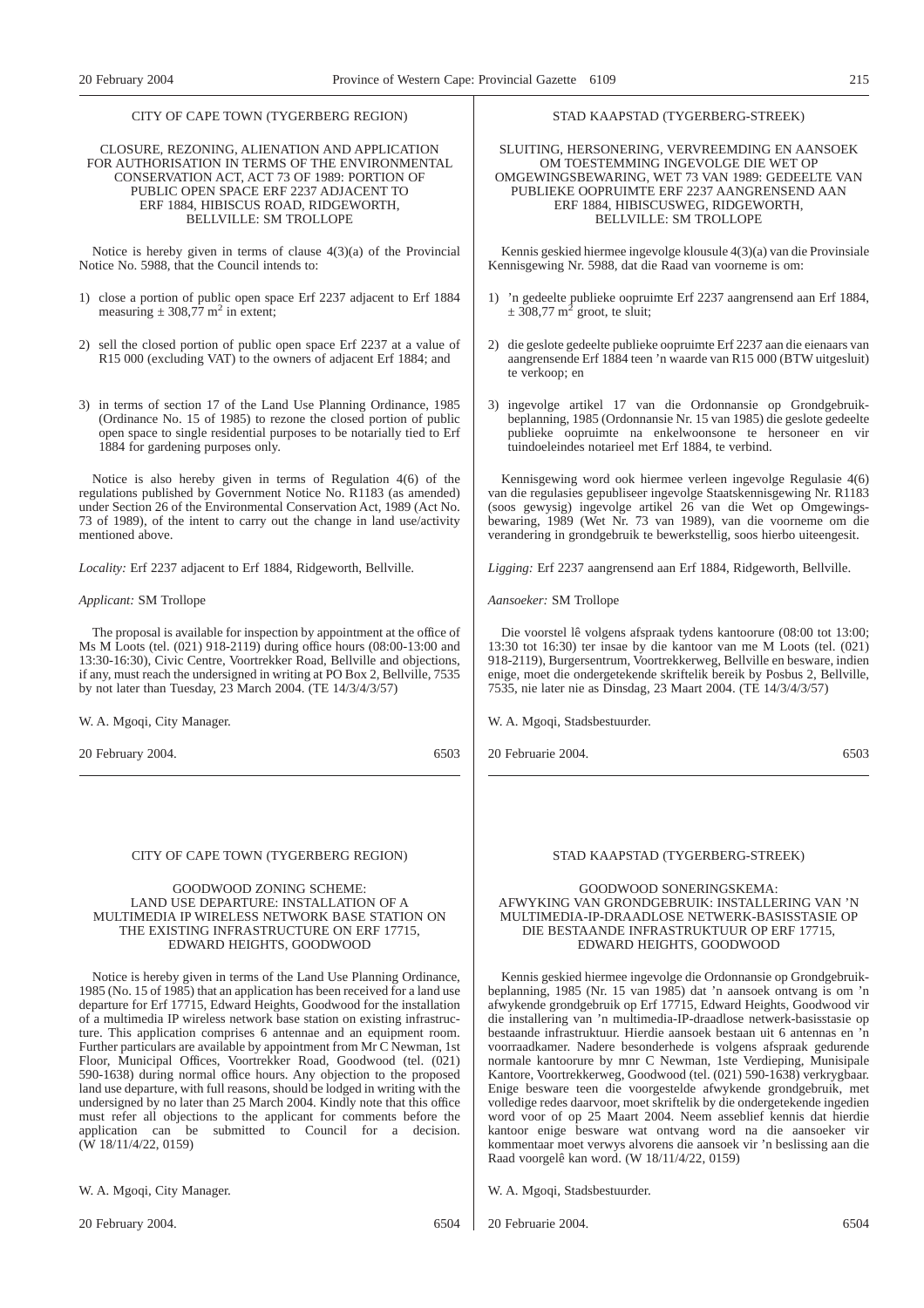#### CITY OF CAPE TOWN (TYGERBERG REGION)

#### GOODWOOD ZONING SCHEME: REZONING: ERF 8502, 2 GERTRUDE ROAD, GOODWOOD

Notice is hereby given in terms of the Land Use Planning Ordinance, 1985 (Ordinance 15 of 1985) that an application has been received for a rezoning from single residential to local business II on Erf 8502, 2 Getrude Road, Goodwood to enable the owner to utilize the property for printing and copy works plus an electrical office and workshop. Further particulars are available by appointment from Miss L Mamaila, 1st Floor, Municipal Offices, Voortrekker Road, Goodwood (tel. (021) 590-1422) during normal office hours. Any objections to the proposed rezoning, with full reasons, should be lodged in writing with the undersigned by not later than 25 March 2004. (W 18/6/1/115)

W. A. Mgoqi, City Manager.

20 February 2004. 6505

#### DRAKENSTEIN MUNICIPALITY

#### APPLICATION FOR REZONING AND CONSENT USE: FARM 1306, WELLINGTON

Notice is hereby given in terms of section 17(2) of the Land Use Planning Ordinance, 1985 (No. 15 of 1985) and Regulation 4.7 of the Scheme Regulations promulgated under P.N. 1048/1988 that an application as set out below has been received and can be viewed during normal office hours at the office of the Head: Planning and Economic Development, Administrative Offices, Berg River Boulevard, Paarl (Telephone: 021 807 4837):

*Property:* Farm 1306 (Olywenhof), Wellington

*Applicant:* Jan Hanekom Partnership Architects and Town and Regional Planners

*Owner:* Dr. W H de Villiers

*Locality:* Located  $\pm$  3 km east of Wellington. Access is gained directly from the Olyvenbosch route (Divisional Road No. 01408) which links up with the Blouvlei route (Divisional Road No. 01408).

*Extent:* 23,4096 ha

*Proposal:* Rezoning of a portion of the existing outbuilding from agricultural zone I to residential zone V in order to utilize the existing three living units as guest rooms, to form part of the existing guesthouse.

*Consent Use: Tourist Facility:* In order to utilize the existing kitchen and dinning room of the existing house as part of the existing guesthouse.

*Present zonings:* Agricultural I and resort sone I

Motivated objections regarding the above application, can be lodged in writing, to reach the undersigned by not later than Monday, 22 March 2004. No late objections wil be considered.

Persons who are unable to read or write, can submit their objection verbally at the Municipal Offices, Berg River Boulevard, Paarl, where they will be assisted by a staff member, to put their comment in writing.

J. J. H. Carstens, Municipal Manager, Civic Centre, Wellington Municipal Offices, Wellington.

15/4/1 (F1306)W 20 February 2004. 6506

#### STAD KAAPSTAD (TYGERBERG-STREEK)

#### GOODWOOD SONERINGSKEMA: HERSONERING: ERF 8502, GERTRUDEWEG 2, GOODWOOD

Kennis geskied hiermee ingevolge die Ordonnansie op Grondgebruikbeplanning, 1985 (Ordonnansie 15 van 1985), dat 'n aansoek ontvang is om 'n hersonering vanaf enkelresidensieel na plaaslike sakesone II op Erf 8502, Gertrudestraat 2, Goodwood ten einde die eienaar in staat te stel om die eiendom vir drukwerk en kopiewerk, asook elektriese kantoor en werkswinkel aan te wend. Nadere besonderhede is volgens afspraak gedurende normale kantoorure by mej L Mamaila, 1ste Verdieping, Munisipale Kantore, Voortrekkerweg, Goodwood (tel. (021) 590-1422) verkrygbaar. Enige besware teen die voorgestelde hersonering, met volledige redes daarvoor, moet skriftelik by die ondergetekende ingedien word voor of op 25 Maart 2004. (W 18/6/1/115)

W. A. Mgoqi, Stadsbestuurder.

20 Februarie 2004. 6505

#### DRAKENSTEIN MUNISIPALITEIT

#### AANSOEK OM HERSONERING EN VERGUNNINGSGEBRUIK: PLAAS NR 1306, WELLINGTON

Kennis geskied hiermee ingevolge artikel 17(2) van die Ordonnansie op Grondgebruiksbeplanning, 1985 (Nr. 15 van 1985) en Regulasie 4.7 van die Skemaregulasies afgekondig onder P.K. 1048/1988 dat 'n aansoek soos hieronder uiteengesit ontvang is en gedurende normale kantoorure ter insae is by die kantoor van die Hoof: Beplanning en Ekonomiese Ontwikkeling, Administratiewe Kantore, Bergrivier Boulevard, Paarl (Telefoon 021 807 4837):

*Eiendom:* Plaas 1306 (Olywenhof), Wellington

*Aansoeker:* Jan Hanekom Vennootskap Argitekte en Stads- en Streekbeplanners

*Eienaar:* Dr. W H de Villiers

*Ligging:* Geleë  $\pm$  3 km oos van Wellington. Toegang word verkry direk vanaf die Olyvenbosch roete (Afdelingspad Nr. 01403), wat by die Blouvlei roete (Afdelingspad Nr. 01408) aansluit.

*Grootte:* 23,4096 ha

*Voorstel:* Hersonering van 'n gedeelte van die bestaande buitegebou vanaf landbousone I na residensiële sone V ten einde die bestaande drie wooneenhede as gastekamers aan te wend om deel te vorm van die bestaande gastehuis.

*Vergunningsgebruik: Toeristefasiliteit:* Ten einde die kombuis en eetkamer van die bestaande woonhuis aan te wend om deel te vorm van die bestaande gastehuis.

*Huidige sonerings:* Landbou I en oordsone I

Gemotiveerde besware met betrekking tot bostaande aansoek kan skriftelik by die ondergetekende ingedien word, teen nie later nie as, Maandag, 22 Maart 2004. Geen laat besware sal oorweeg word nie.

Indien 'n persoon nie kan lees of skryf nie, kan so 'n persoon sy kommentaar mondelings by die Munisipale Kantore, Bergrivier Boulevard, Paarl, aflê, waar 'n personeellid sal help om sy kommentaar/vertoë op skrif te stel.

J. J. H. Carstens, Munisipale Bestuurder, Burgersentrum, Wellington Munisipale Kantore, Wellington.

15/4/1 (F1306)W 20 Februarie 2004. 6506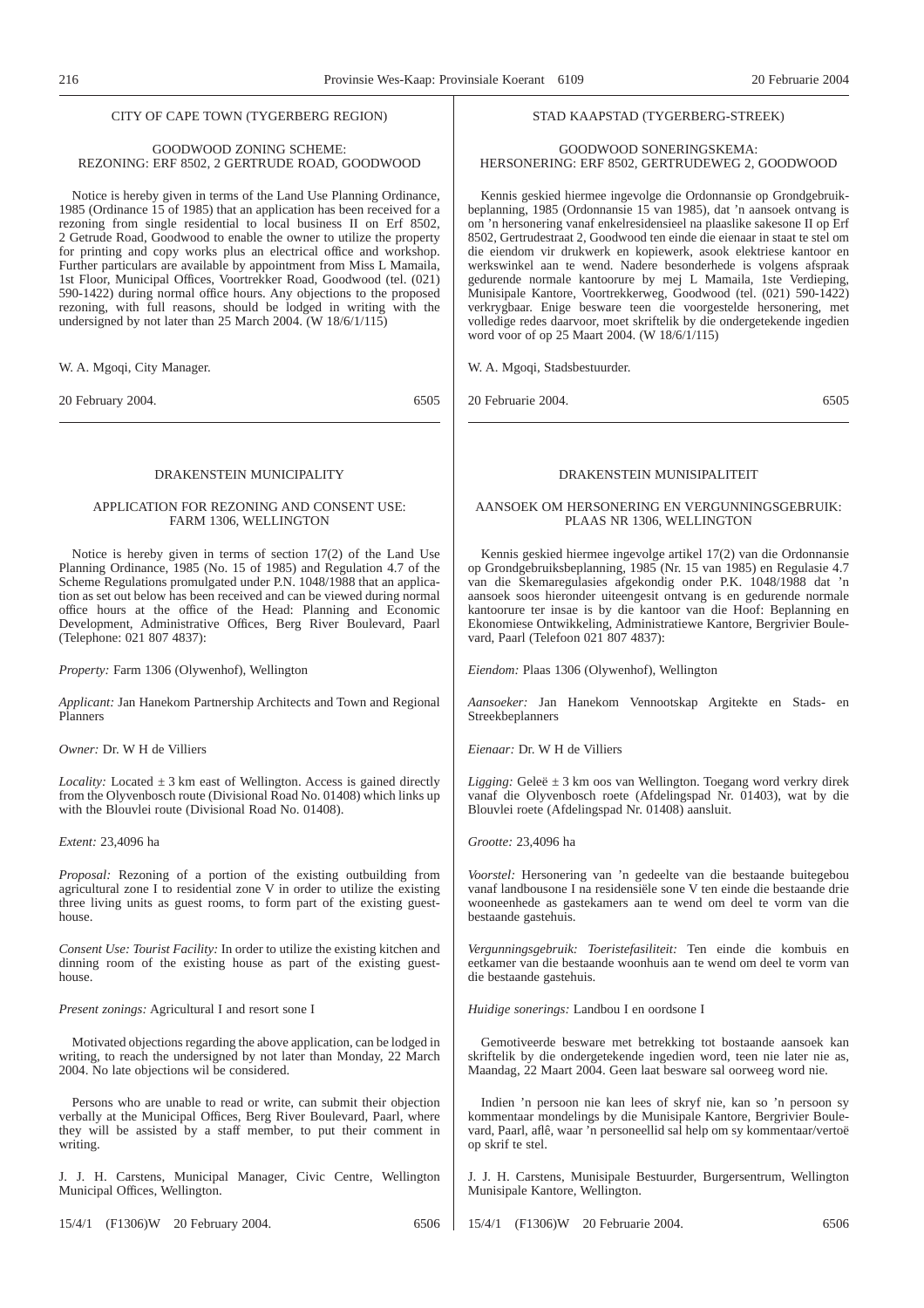#### CITY OF CAPE TOWN

#### CAPE TOWN REGION

#### CLOSURE OF PORTION OF COLLEGE ROAD ADJOINING ERF 36755, CAPE TOWN AT RONDEBOSCH

(L.7/10/755-BP) (Sketch Plan STC. 1452)

Portion of public street Erf 36812, Cape Town at Rondebosch, shown lettered ABC on Sketch Plan STC. 1452 is hereby closed in terms of section 6 of Council Bylaw LA 12783 Promulgated 28 February 2003. (S/6892/61 v6 p.237)

Cape Town Administration, Civic Centre, Cape Town.

20 February 2004. 6502

#### DRAKENSTEIN MUNICIPALITY

#### APPLICATION FOR REZONING OF ERVEN 635 AND 636, WELLINGTON

Notice is hereby given in terms of section 17(2) of the Land Use Planning Ordinance, 1985 (No. 15 of 1985) that an application as set out below has been received and can be viewed during normal office hours at the Office of the Head: Planning and Economic Development, Administrative Offices, Berg River Boulevard, Paarl (Telephone: 021 807-4837):

*Property:* Erven 635 and 636, Wellington

*Applicant:* F Arnold

*Owner:* F Arnold

*Locality:* Located in Wellington, on the corner of Pentz and Terrace Streets. Access is gained from Terrace Street.

*Extent:* Erf  $635 (\pm 20 \text{ m}^2)$  and Erf  $636 (\pm 555 \text{ m}^2)$ 

*Proposal:* Rezoning of the properties from single dwelling residential to business zone in order to utilize the property for the selling of glass and the installation of windshields.

Motivated objections regarding the above application can be lodged in writing, to reach the undersigned by not later than Monday, 22 March 2004. No late objections wil be considered.

Persons who are unable to read or write, can submit their objection verbally at the Municipal Offices, Berg River Boulevard, Paarl, where they will be assisted by a staff member, to put their comment in writing.

J. J. H. Carstens, Municipal Manager, Civic Centre, Wellington Municipal Office, Wellington.

15/4/1 (635)W 20 February 2004. 6507

#### GEORGE MUNICIPALITY

#### NOTICE NO 40 OF 2004

#### PROPOSED SUBDIVISION, REZONING AND ALIENATION OF A PORTION OF THE REMAINDER OF ERF 464, GEORGE

Notice is hereby given in terms of the provisions of sections 17(2)(a) and 24(2) of the Land Use Planning Ordinance, 1985 (Ordinance 15 of 1985) that it is Council's intention to subdivide and rezone a portion of the remainder of Erf 464, George, situated adjacent to the George Crematorium to business purposes and alienate it by way of public tender.

Full particulars of the aforegoing proposals are available for inspection at the office of Ms Krige, Bloemhof Centre, York Street, George (Tel: 801-9117) during normal office hours. Any objections thereto must be lodged in writing to reach the undersigned not later than Monday, 22 March 2004.

T. I. Lötter, Municipal Manager, Civic Centre, York Street, George 6529.

20 February 2004. 6508

#### STAD KAAPSTAD

#### KAAPSTAD-STREEK

SLUITING VAN GEDEELTE VAN COLLEGEWEG AANGRENSEND AAN ERF 36755, KAAPSTAD TE RONDEBOSCH

(L.7/10/755-BP) (Sketsplan STC. 1452)

Gedeelte van publieke pad Erf 36812, Kaapstad te Rondebosch, wat met die letters ABC op Sketsplan STC. 1452 aangetoon word, word hiermee ingevolge artikel 6 van Ordonnansie LA.12783 geproklameer 28 Februarie 2003 gesluit. (S/10435/5 v6 p.125)

Kaapstad Administrasie, Burgersentrum, Kaapstad.

20 Februarie 2004. 6502

#### DRAKENSTEIN MUNISIPALITEIT

#### AANSOEK OM HERSONERING ERWE 635 EN 636, WELLINGTON

Kennis geskied hiermee ingevolge artikel 17(2) van die Ordonnansie op Grondgebruiksbeplanning, 1985 (Nr. 15 van 1985) dat 'n aansoek soos hieronder uiteengesit ontvang is en gedurende normale kantoorure ter insae is by die kantoor van die Hoof: Beplanning en Ekonomiese Ontwikkeling, Administratiewe Kantore, Bergrivier Boulevard, Paarl (Telefoon: 021 807-4837):

*Eiendom:* Erwe 635 en 636, Wellington

*Aansoeker:* F Arnold

*Eienaar:* F Arnold

*Ligging:* Geleë in Wellington, op die hoek van Pentz- en Terracestraat. Toegang na die perseel geskied vanuit Terracestraat.

*Grootte:* Erf  $635 (\pm 20 \text{ m}^2)$  en Erf  $636 (\pm 555 \text{ m}^2)$ 

*Voorstel:* Hersonering van die eiendomme vanaf enkelwoningsone na sakesone vir die verkoop van glas en installering van windskerms.

Gemotiveerde besware met betrekking tot bostaande aansoek, kan skriftelik by die ondergetekende ingedien word, teen nie later nie as Maandag, 22 Maart 2004. Geen laat besware sal oorweeg word nie.

Indien 'n persoon nie kan lees of skryf nie, kan so 'n persoon sy kommentaar mondelings by die Munisipale Kantore, Bergrivier Boulevard, Paarl, af1ê, waar 'n personeellid sal help om sy kommentaar/vertoë op skrif te stel.

J. J. H. Carstens, Munisipale Bestuurder, Burgersentrum, Wellington Munisipale Kantore, Wellington.

15/4/1 (635)W 20 Februarie 2004. 6507

## MUNISIPALITEIT GEORGE

#### KENNISGEWING NR 40 VAN 2004

#### VOORGESTELDE ONDERVERDELING, HERSONERING EN VERVREEMDING VAN 'N GEDEELTE VAN DIE RESTANT ERF 464, GEORGE

Kennis geskied hiermee ingevolge die bepalings van artikels 17(2)(a) en 24(2) van die Ordonnansie op Grondgebruikbeplanning, 1985 (Ordonnansie 15 van 1985) dat die Raad van voorneme is om 'n gedeelte van die restant van Erf 464, George, geleë aangrensend aan die George Krematorium te onderverdeel, te hersoneer na sakedoeleindes en per openbare tender te vervreem.

Volledige besonderhede van die voorafgaande voorstelle is ter insae beskikbaar by me Krige, Bloemhofsentrum, Yorkstraat, George (Tel: 801-9117) gedurende gewone kantoorure. Enige beswaar daarteen moet skriftelik ingedien word nie later as Maandag, 22 Maart 2004, nie.

T. I. Lötter, Munisipale Bestuurder, Burgersentrum, Yorkstraat, George 6529.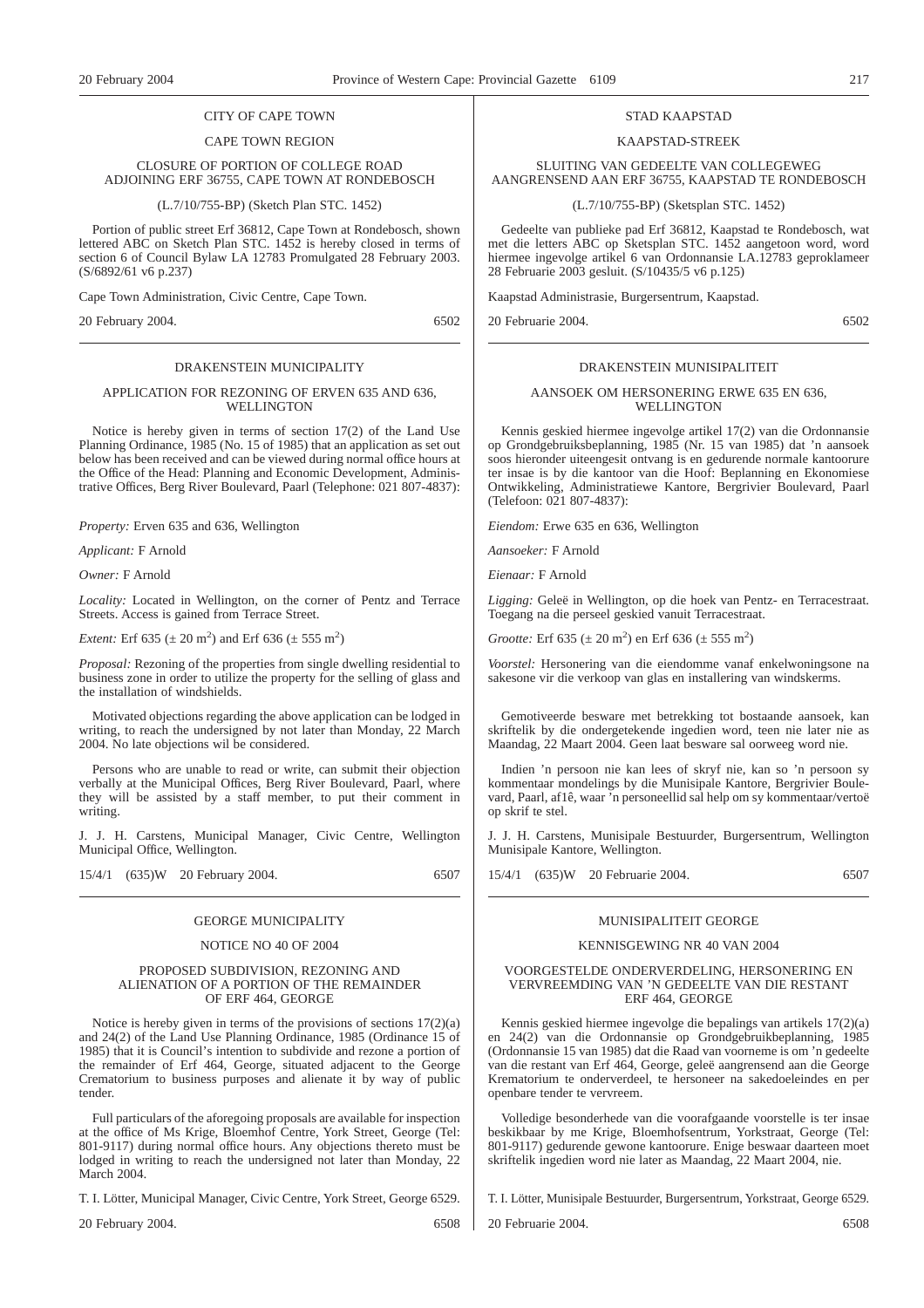### GEORGE MUNICIPALITY

#### NOTICE NO 44 OF 2004

#### PROPOSED CLOSURE, REZONING AND ALIENATION OF ERVEN 13046 AND 13048, C J LANGENHOVEN ROAD (HAWTHORNDENE), GEORGE

Notice is hereby given in terms of the provision of section 17(2)(a) of the Land Use Planning Ordinance, 1985 (Ordinance 15 of 1985) that it is Council's intention to close and rezone public open spaces Erven 13046 and 13048, C J Langenhoven Road, George, to private open space, to consolidate it with Erven 13045 and 13047, George, and to alienate it to the owner of Erven 13045 and 13047.

Full particulars of the aforegoing proposals are available for inspection at the office of the Chief Town Planner during normal office hours. Any objections thereto must be lodged in writing to reach the undersigned not later than Monday, 22 March 2004.

Any person, who is unable to write, can submit their objection verbally to the Council's offices where they will be assisted by a staff member to put their comments in writing.

T. I. Lötter, Municipal Manager, Civic Centre, York Street, George 6530.

20 February 2004. 6509

#### GEORGE MUNICIPALITY

#### NOTICE NUMBER 29 OF 2004

#### PROPOSED SUBDIVISION: PLATTEKLOOF 131/1, DIVISION GEORGE

Notice is hereby given that Council has received an application for the subdivision above-mentioned property into four portions of 24,1316 ha each in terms of section 24(2) of Ordinance 15 of 1985.

Details of the proposal are available for inspection at the Council's office at Bloemhof Centre, York Street, George during normal office hours, Mondays to Fridays. *Enquiries:* J Visser, *Reference:* Plattekloof 131/1, Division George.

Motivated objections, if any, must be lodged in writing with the Chief Town Planner by not later than 23 March 2004.

Any person, who is unable to write, can submit their objection verbally to the Council's offices where they will be assisted by a staff member to put their comments in writing.

T. I. Lötter, Municipal Manager, Civic Centre, York Street, George 6529.

20 February 2004. 6510

## GEORGE MUNICIPALITY

#### NOTICE NUMBER 50 OF 2004

#### DEPARTURE: ERF 15723, 90 GARCIA STREET, GEORGE

Notice is hereby given that the Council has received an application for a departure to enable the owner to operate a tavern on the abovementioned property.

Details of the proposal are available for inspection at the Council's office at Bloemhof Centre, York Street, George during normal office hours, Mondays to Fridays. *Enquiries:* K Meyer, *Reference:* Erf 15723, George.

Motivated objections, if any, must be lodged in writing with the Chief Town Planner, by not later than 23 March 2004.

Any person, who is unable to write, can submit their objection verbally to the Council's offices where they will be assisted by a staff member to put their comments in writing.

T. I. Lötter, Municipal Manager, Civic Centre, York Street, George 6529.

20 February 2004. 6511

#### MUNISIPALITEIT GEORGE

#### KENNISGEWING NR 44 VAN 2004

#### VOORGESTELDE SLUITING, HERSONERING EN VERVREEMDlNG VAN ERWE 13046 EN 13048, C J LANGENHOVENWEG (HAWTHORNDENE), GEORGE

Kennis geskied hiermee ingevolge die bepalings van artikel 17(2)(a) van die Ordonnansie op Grondgebruikbeplanning, 1985 (Ordonnansie 15 van 1985) dat die Raad van voorneme is om openbare oopruimte Erwe 13046 en 13048, C J Langenhovenweg, George, te sluit, te hersoneer na privaat oopruimtes, te konsolideer met Erwe 13045 en 13047, George, en aan die eienaar van Erwe 13045 en 13047 te vervreem.

Volledige besonderhede van die voorafgaande voorstelle is ter insae beskikbaar by die kantoor van die Hoofstadsbeplanner gedurende gewone kantoorure. Enige besware daarteen moet skriftelik by die ondergetekende ingedien word nie later as Maandag, 22 Maart 2004, nie.

Indien enige persoon nie kan skryf nie, kan sodanige persoon sy kommentaar mondelings by die Raad se kantoor aflê waar 'n personeellid sal help om die kommentaar/vertoë op skrif te stel.

T. I. Lötter, Munisipale Bestuurder, Burgersentrum, Yorkstraat, George 6530.

20 Februarie 2004. 6509

#### MUNISIPALITEIT GEORGE

#### KENNISGEWING NOMMER 29 VAN 2004

#### VOORGESTELDE ONDERVERDELING: PLATTEKLOOF 131/1, AFDELING GEORGE

Kennis geskied dat die Raad 'n aansoek ontvang het vir die onderverdeling bogenoemde eiendom in vier gedeeltes van 24,1316 ha elk in terme van artikel 24(2) van die Ordonnansie 15 van 1985.

Volledige besonderhede van die voorstel sal gedurende gewone kantoorure, Maandag tot Vrydag, ter insae wees by die Raad se kantoor te Bloemhofsentrum, Yorkstraat, George. *Navrae:* J Visser, *Verwysing:* Plattekloof 131/1, Afdeling George.

Gemotiveerde besware, indien enige, moet skriftelik by die Hoofstadsbeplanner ingedien word nie later nie as 23 Maart 2004.

lndien enige persoon nie kan skryf nie, kan sodanige persoon sy kommentaar mondelings by die Raad se kantoor aflê waar 'n personeellid sal help om die kommentaar/vertoë op skrif te stel.

T. I. Lötter, Munisipale Bestuurder, Burgersentrum, Yorkstraat, George 6529.

20 Februarie 2004. 6510

MUNISIPALITEIT GEORGE

#### KENNISGEWING NOMMER 50 VAN 2004

#### AFWYKING: ERF 15723, GARCIASTRAAT 90, GEORGE

Kennis geskied hiermee dat die Raad 'n aansoek ontvang het vir 'n afwyking om sodoende die eienaar in staat te stel om 'n taverne op bogenoemde eiendom te bedryf.

Volledige besonderhede van die voorstel sal gedurende gewone kantoorure, Maandag tot Vrydag, ter insae wees by die Raad se kantoor te Bloemhofsentrum, Yorkstraat, George. *Navrae:* K Meyer, *Verwysing:* Erf 15723, George.

Gemotiveerde besware, indien enige, moet skriftelik by die Hoofstadsbeplanner ingedien word nie later nie as 23 Maart 2004.

Indien enige persoon nie kan skryf nie, kan sodanige persoon sy kommentaar mondelings by die Raad se kantoor aflê waar 'n personeellid sal help om die kommentaar/vertoë op skrif te stel.

T. I. Lötter, Munisipale Bestuurder, Burgersentrum, Yorkstraat, George 6529.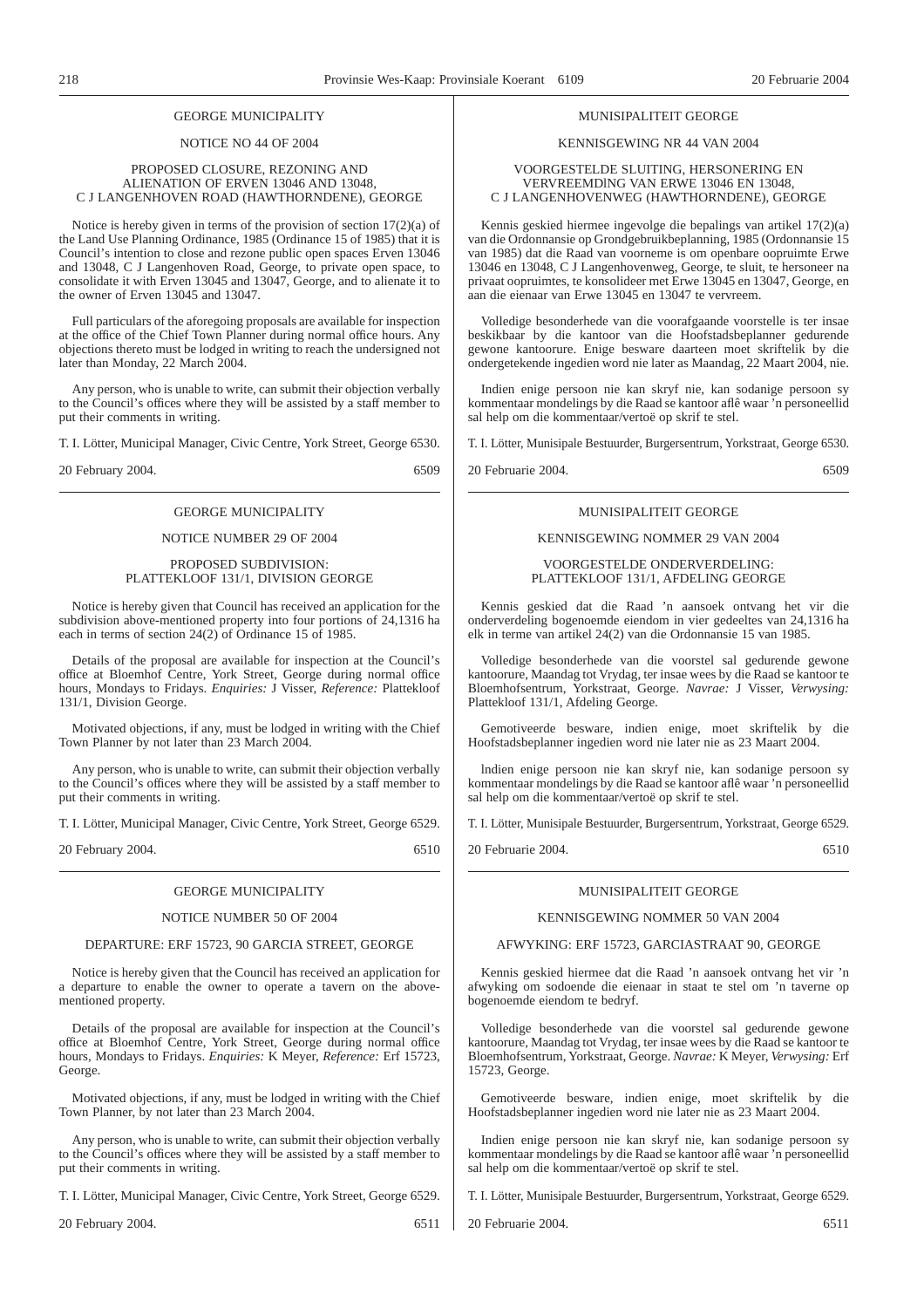#### KANNALAND MUNICIPALITY

#### CREDIT CONTROL POLICY

#### **1. CURRENT ACCOUNTS:**

#### **1.1 Monthly accounts:**

(Electricity, water, refuse removal, sundry debtors, housing rent and instalments as well as property rates, sewerage and availability monies payable in accordance with the Local Governments Municipal Systems Act, 32 of 2000)

- 1.1.1 Accounts stated in 1.1 above are fully payable before or on the 15th workday of the month following the month of the statement of the account.
- 1.1.2 Accounts of Employees and Councillors are deducted from their salaries/allowances on a monthly basis.

#### **1.2 Annual accounts**

(Property rates, building clause, sewerage, availability monies and refuse removal)

1.2.1 Accounts stated in 1.2 above are payable within a period of three (3) months from the date on which such rates and taxes were owed and became due.

#### **2. PAYMENT ARRANGEMENTS:**

(Rates, building clause, services, housing, sundry debtors)

#### **2.1 Monthly current accounts**

2.1.1 As from 31 MARCH 2002, no payment arrangements regarding current accounts to be accepted.

#### **2.2 Annual current accounts**

(Rates, building clause, availability monies, sewerage and refuse removal)

2.2.1 As from 31 March 2002 no payment arrangements regarding annual accounts, excluding those arranged according to section 90 (1) of the Municipal Ordinance nr. 20 of 1974, to be accepted.

#### **2.3 Overdue accounts as on 31 MARCH 2002**

- 2.3.1 Arrangements for overdue accounts in 2.3 to be made as follows on or before 15 APRIL 2002:
	- 2.3.1.1 a written agreement (ANNEXURE B) that the amounts stated in 2.3.2.1 would be settled with the monthly and/or annual accounts as stated in 1.1.1 and 1.2.1
	- 2.3.1.2 a proof of income to be submitted on the prescribed form (ANNEXURE A)
	- 2.3.1.3 proof as stated in 2.3.1.2 above to be repeated annually, no later than 28 FEBRUARY of each year. The return would also serve as return for the purposes of compassion grants (see 4.1.1)
- 2.3.2 The following arrangement for payment of overdue accounts to be accepted:
	- 2.3.2.1 Debtors in the monthly income groups:
		- (a) R1 500 and less  $= 5 %$  of the monthly income

### KANNALAND MUNISIPALITEIT

#### KREDIETBEHEERBELEID

#### **1. LOPENDE REKENINGE:**

#### **1.1 Maandelikse rekeninge:**

(Elektrisiteit, water, vullisverwydering, diverse debiteure, behuisingshuurgelde en paaiemente asook belasting, riool en beskikbaarheidsgelde wat ingevolge Wet op Plaaslike Regering Munisipale Stelsels, Wet 32 van 2000 betaalbaar is.)

- 1.1.1 Rekeninge in 1.1 genoem is ten volle betaalbaar voor of op die 15de werksdag van die maand volgende op die maand ten opsigte waarvan die rekening gelewer is.
- 1.1.2 Werknemers en Raadslede se rekeninge word maandeliks van salarisse/toelaes verhaal.

#### **1.2 Jaarlikse rekeninge:**

(Eiendomsbelasting, bouklousule, riool, beskikbaarheidsgelde en vullisverwydering)

1.2.1 Rekeninge in 1.2 genoem is betaalbaar binne 'n tydperk van drie (3) maande vanaf die datum waarop sodanige belasting en gelde verskuldig en betaalbaar geword het.

#### **2. AFBETALINGSREËLINGS:**

(Belasting, bouklousule, dienste, behuising, diverse debiteure)

#### **2.1 Maandelikse lopende rekeninge**

2.1.1 Geen afbetalingsreëlings ten opsigte van lopende rekeninge wat met ingang van 31 MAART 2002 gelewer word, word aanvaar nie.

#### **2.2 Jaarlikse lopende rekeninge**

(Belasting, bouklousule, beskikbaarheidsgelde, riool en vullisverwydering)

2.2.1 Geen afbetalingsreëlings ten opsigte van jaarlikse rekeninge, uitgesonderd die wat deur artikel 90(1) van Munisipale Ordonnansie 20 van 1974 gereël word, word met ingang van 31 Maart 2002 aanvaar nie.

#### **2.3 Agterstallige skuld soos op 31 MAART 2002**

- 2.3.1 Reëlings vir afbetaling op uitstaande skuld in 2.3 word getref voor of op 15 APRIL 2002 op die volgende wyse:
	- 2.3.1.1 'n skriftelike ooreenkoms (BYLAE B) dat die bedrae in 2.3.2.1 genoem vereffen sal word tesame met die maandelikse en/of jaarlikse rekeninge in 1.1.1 en 1.2.1 genoem
	- 2.3.1.2 'n bewys van inkomste moet gelewer word op die voorgeskrewe vorm (BYLAE A)
	- 2.3.1.3 bewyslewering in 2.3.1.2 genoem moet daarna jaarliks herhaal word, uiterlik op 28 FEBRUARIE van elke jaar. Die opgawe sal terselfdertyd dien as opgawe vir doeleindes van toekenning van deernishulp. (sien 4.1.1)
- 2.3.2 Die volgende reëling vir afbetaling op uitstaande skuld word aanvaar:
	- 2.3.2.1 Debiteure in die maandelikse inkomstegroepe:
		- (a) R1 500 en minder  $= 5 %$  van maandelikse inkomste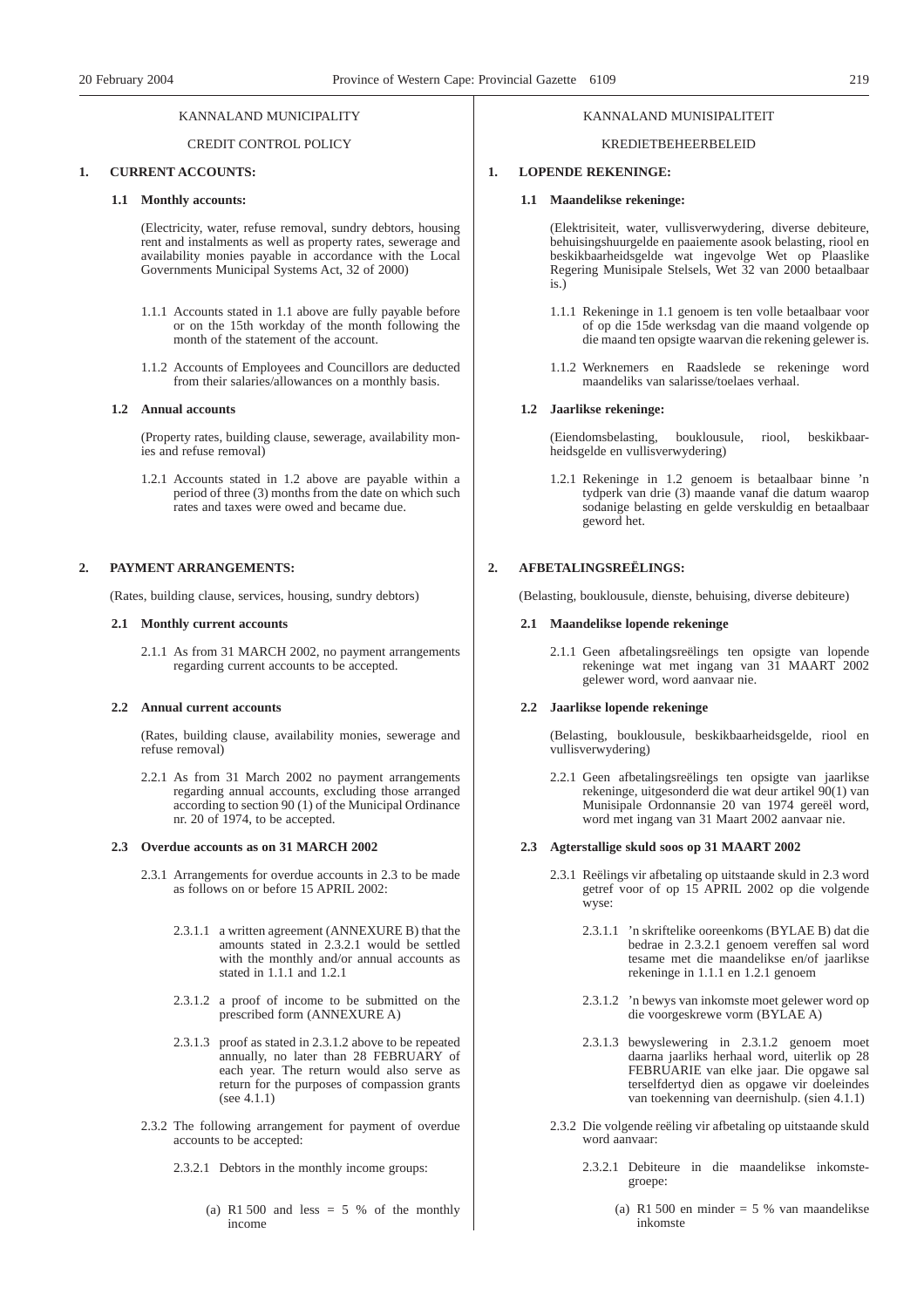- (b) R1 501 to R4 500 = 9% of the monthly income
- (c)  $R4 501$  and more = 13% of the monthly income
- 2.3.2.2 debtors may at any time pay larger amounts than those stated in 2.3.2.1.

#### **2.4 Collection of overdue taxes**

- 2.4.1 The prepaid meters for electricity and water of persons whose taxes are in arrears should be set in such a way to ensure that if they buy electricity or water, 50% thereof be paid on their overdue accounts.
- 2.4.2 Persons with conventional meters who are in arrears with large amounts, to be provided with prepaid meters.

#### **3. INCENTIVE MEASURES**

- **3.1 In cases where debtors made payment arrangements in accordance wit 2.3.2.1 and strictly kept to those arrangements and also paid their monthly current accounts, the following incentive measures are applicable:**
	- 3.1.1 For every R1,00 paid by debtors on overdue accounts, Council should contribute as follows:

| Income group/month |                             | Council contribution |  |
|--------------------|-----------------------------|----------------------|--|
| (a)                | R1 500 and less             | R <sub>1</sub> ,00   |  |
| (b)                | R1 501 to R4 500            | R <sub>0</sub> .80   |  |
| (c)                | R <sub>4</sub> 501 and more | R <sub>0</sub> .60   |  |

- 
- 3.1.2 The arranged amount to be deducted monthly from the overdue account.
- 3.1.3 The arrangement in 3.1.2 above will only apply provided that the agreed arranged amount be adhered to.

#### **4. SOCIAL REBATE (GOVERNMENT):**

- **4.1 Annual contributions by Government to services accounts of qualifying persons to be managed as follows:**
	- 4.1.1 applications for social rebates to be revised annually on a prescribed form (Annexure A) on or before 01 July of each year)
	- 4.1.2 incomplete forms or forms without the required documentation attached thereto, to be rejected.
	- 4.1.3 subject to the maximum qualifying income limit prescribed by government, quarterly grants by government to be divided between qualifying applicants on a pro rata basis for as long as such grants are made.
	- 4.1.4 for purposes of 4.1.3 above a committee to be established consisting of councillors, the Municipal Manager and the Treasurer in their capacities as chief executive and accounting officers of the Council.
	- 4.1.5 tariffs of qualifying applicants to be reduced monthly by the subsidies in 4.1.3.
	- 4.1.5 councillors should encourage problem tax payers/ consumers in their various wards to apply for participation in the social subsidy scheme.
- (b) R1 501 tot R4 500 = 9% van maandelikse inkomste
- (c) R4 501 en meer = 13% van maandelikse inkomste
- 2.3.2.2 Dit staan skuldenaars vry om te eniger tyd groter afbetalings te doen as die in 2.3.2.1 genoem.

#### **2.4 Invordering van agterstallige dienstegeld**

- 2.4.1 Persone met voorafbetaalde meters vir krag en water wat agterstallig is met dienstegelde se voorafbetaalde meters moet gestel word dat, indien hulle aankope doen, 50% daarvan op hulle agterstallige rekeninge afgetrek word.
- 2.4.2 Persone met konvensionele meters wat groot bedrae agterstallig is, van voorafbetaalde meters voorsien word.

#### **3. AANSPORINGSMAATREËLS:**

- **3.1 Ten opsigte van skuldenaars wat afbetalingsreëlings ooreenkomstig 2.3.2.1 getref het en die reëling stiptelik nakom en ook hul maandelikse lopende rekening betaal, sal die volgende aansporingsmaatreëls geld:**
	- 3.1.1 Vir elke R1.00 wat skuldenaars op agterstallige skuld betaal, maak die Raad 'n bydrae soos volg:

| Inkomstegroep/maand | Raadsbydrae |
|---------------------|-------------|
|---------------------|-------------|

- (a) R1 500 en minder R1,00
- (b) R1 501 tot R4 500 R0,80
- (c) R4 501 en meer R0,60
- 3.1.2 Die agterstallige rekening sal maandeliks met die reëlingsbedrag verminder word.
- 3.1.3 Die reëling in 3.1.2 hierbo sal slegs geld solank die ooreengekome reëlingsbedrag nagekom word.

#### **4. MAATSKAPLIKE KORTING (STAAT):**

- **4.1 Jaarlikse bydraes deur die Staat ter verligting van diensterekeninge van persone wat daarvoor kwalifiseer, word soos volg hanteer:**
	- 4.1.1 aansoeke om 'n maatskaplike korting word jaarliks voor of op 1 Julie van elke jaar hersien op die voorgeskrewe vorm (Bylae A)
	- 4.1.2 vorms wat onvolledig is of waarvan dokumentasie ontbreek, sal verwerp word.
	- 4.1.3 onderhewig aan die maksimum inkomsteperk deur die Staat voorgeskryf om te kwalifiseer, word kwartaallikse toekennings deur die Staat, vir solank sodanige toekennings gemaak word, pro-rata tussen kwalifiserende aansoekers verdeel.
	- 4.1.4 vir doeleindes van 4.1.3 hierbo word 'n komitee saamgestel bestaande uit Raadslede, die Munisipale Bestuurder en die Tesourier in hul hoedanigheid as hoof uitvoerende en rekenkundige amptenare van die Raad.
	- 4.1.5 tariewe van kwalifiserende aansoekers word maandeliks met die subsidies in 4.1.3 verminder.
	- 4.1.6 raadslede moet in hul onderskeie wyke belastingbetalers/verbruikers wat probleem-gevalle is, aanmoedig om aansoek om deelname aan die maatskaplike subsidieskema te doen.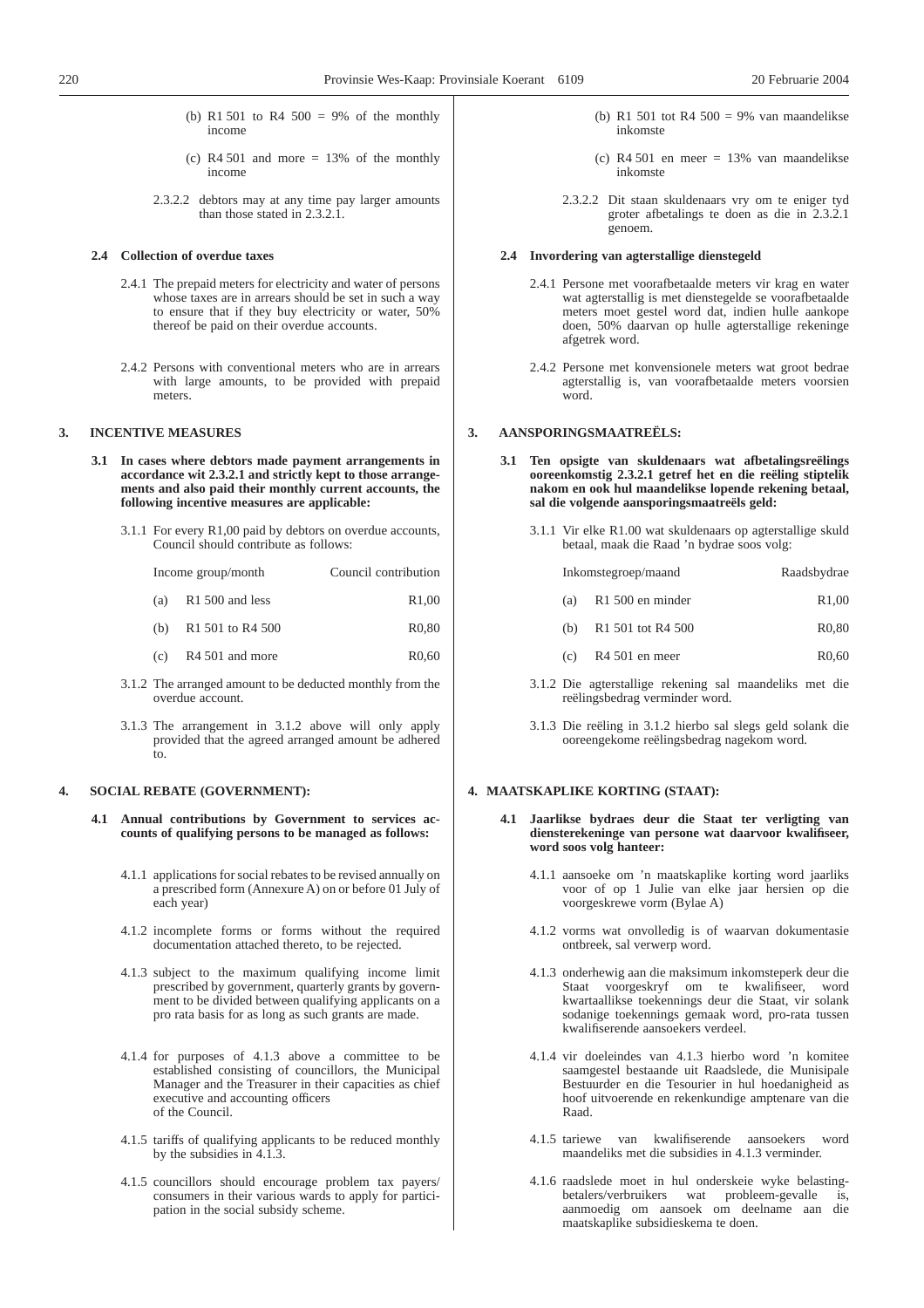#### **5. CONTROL MEASURES:**

- **5.1 Rates/building clause/services/housing/sundry debtors:**
	- 5.1.1 The services of rate payers/consumers who do not settle their monthly current accounts and/or adhere to arrangements that were made regarding overdue accounts to be discontinued and prepaid electricity purchases should be blocked
	- 5.1.2 Services could be reconnected or resumed once the full outstanding balance of the current account and/or the outstanding arranged arrears as well as the reconnection fees en deposit as stated in 5.2.3 above have been paid.
	- 5.1.3 Should services be terminated as a result of the dishonouring of a cheque by the bank, only cash or a bank-guaranteed cheque should be accepted prior to the continuation of services.
	- 5.1.4 Reminders to be sent out timely and regularly should accounts remain unsettled.
	- 5.1.5 Accounts to be handed over to the attorneys for collection should no reaction regarding the reminders be received.
	- 5.1.6 Where annually paid rates, building clause, refuse removal, sewerage and availability monies are concerned — should it remain unsettled three (3) months after it was due and payable, notice should be given that the amount owed be settled within fourteen (14) days, failure of which it would be handed over to Council's attorneys for collection.
	- 5.1.7 Annually paid rates, building clause, refuse removal, sewerage and availability monies to be managed in accordance with the terms of Section 90  $(2)(b)$  of Ordinance 20 of 1974. Should monthly payments remain unsettled for three (3) months, whether consecutive or not, the owner would be notified that the concession will be withdrawn and the full outstanding amount be settled within fourteen (14) days, failure of which it will be handed over to Council's attorneys for collection.
	- 5.1.8 Rates of unoccupied properties that have been outstanding for three (3) years to be managed in terms of Section 94 of Ordinance 20 of 1974. Should no reaction to the notice to the owner and advertisement in the media be received, the property should be sold, the proceeds of which will be managed in accordance with Subsection (3) and (5) of the said Ordinance.
	- 5.1.9 All debtors regarding rent houses and self build schemes who are still registered under the name of the Municipality, should be notified in writing that if satisfactory arrangements for transfer of property in his/her name not be made, the concerned property be put up for sale by Council at a public auction.

#### **5.2 Consumer Deposit**

- 5.2.1 A consumer deposit with regard to new residents as well as consumers who are moving away is charged in accordance with the amounts as determined from year to year by Council.
- 5.2.2 Consumers deposits will be used to redeem final accounts when consumers move away.
- 5.2.3 In cases of services being suspended due to nonpayment, an additional deposit will be payable as determined by Council from time to time.

#### **5.3 New residents/consumers**

5.3.1 Services will be connected as soon as a consumers

#### **5. BEHEERMAATREËLS:**

#### **5.1 Belasting/bouklousule/dienste/behuising/diverse debiteure:**

- 5.1.1 Belastingbetalers/verbruikers wie nie hul maandelikse lopende rekeninge vereffen en/of reëlings ten opsigte van agterstallige rekeninge nakom nie, se dienste word gestaak en kitskrag aankope geblok.
- 5.1.2 Dienste sal heraangesluit of hervat word met betaling van die volle uitstaande lopende rekening en/of uitstaande reëlingsbedrag op agterstallige skuld tesame met heraansluitingsfooie en deposito in 5.2.3 genoem.
- 5.1.3 Indien dienste gestaak word weens dishonorering van 'n tjek deur die bank, word slegs kontant of 'n bankgewaar-borgde tjek aanvaar alvorens dienste hervat word.
- 5.1.4 Aanmanings word tydig en gereeld uitgestuur indien rekeninge onbetaald bly.
- 5.1.5 Indien geen reaksie op aanmanings ontvang word nie, word rekeninge onverwyld aan prokureurs oorhandig vir invordering.
- 5.1.6 Ten opsigte van belasting, bouklousule, vullisverwydering, riolering en beskik-baarheidsgelde wat jaarliks betaal word en by verstryking van drie (3) maande vandat dit verskuldig en betaalbaar geword het, onbetaald bly, word kennisgewing gedien dat die verskuldigde bedrag binne veertien (14) dae vereffen moet word by gebreke waarvan dit aan die Raad se prokureurs oorhandig word vir invordering.
- 5.1.7 Belasting, bouklousule, vullisverwydering, riolering, beskikbaarheidsgelde wat maandeliks betaal word, word ingevolge die bepaling van artikel 90(2)(b) van Ordonnansie 20 van 1974 hanteer. Indien maandelikse paaiement vir drie (3) maande onbetaald bly, hetsy agter-eenvolgend of nie, word die eienaar in kennis gestel dat die toegewing teruggetrek word en dat die volle uitstaande bedrag binne veertien (14) dae vereffen moet word by gebreke waarvan dit aan die Raad se prokureurs oorhandig sal word vir invordering.
- 5.1.8 Belasting van ongeokkupeerde eiendomme wat vir drie (3) jaar uitstaande is, word ingevolge artikel 94 van Ordonnansie 20 van 1974 hanteer. Indien reaksie op die kennisgewing aan die eienaar en advertering in die pers nie ontvang word nie, word die eiendom verkoop en met die opbrengs gehandel ingevolge subartikel (3) en (5) van gemelde Ordonnansie.
- 5.1.9 Alle debiteure ten opsigte van huurhuise en selfbouskemas wat nog in die naam van die Munisipaliteit geregistreer is, moet skriftelik in kennis gestel word dat indien bevredigende reëlings vir oordrag van eiendom in sy naam nie getref word nie, die Raad die betrokke eiendom per openbare veiling te koop sal aanbied.

#### **5.2 Verbruikersdeposito's**

- 5.2.1 'n Verbruikersdeposito ten opsigte van nuwe intrekkers sowel as verbruikers wat verhuis word gevorder ooreenkomstig die bedrae soos van jaar tot jaar deur die Raad bepaal.
- 5.2.2 Verbruikersdeposito's sal aangewend word as delging teen finale rekeninge wanneer verbruikers verhuis.
- 5.2.3 By staking van dienste as gevolg van wanbetaling sal 'n addisionele deposito betaalbaar wees soos van tyd tot tyd deur die Raad bepaal.

#### **5.3 Nuwe intrekkers/verbruikers**

5.3.1 Nuwe intrekkers/verbruikers moet eers 'n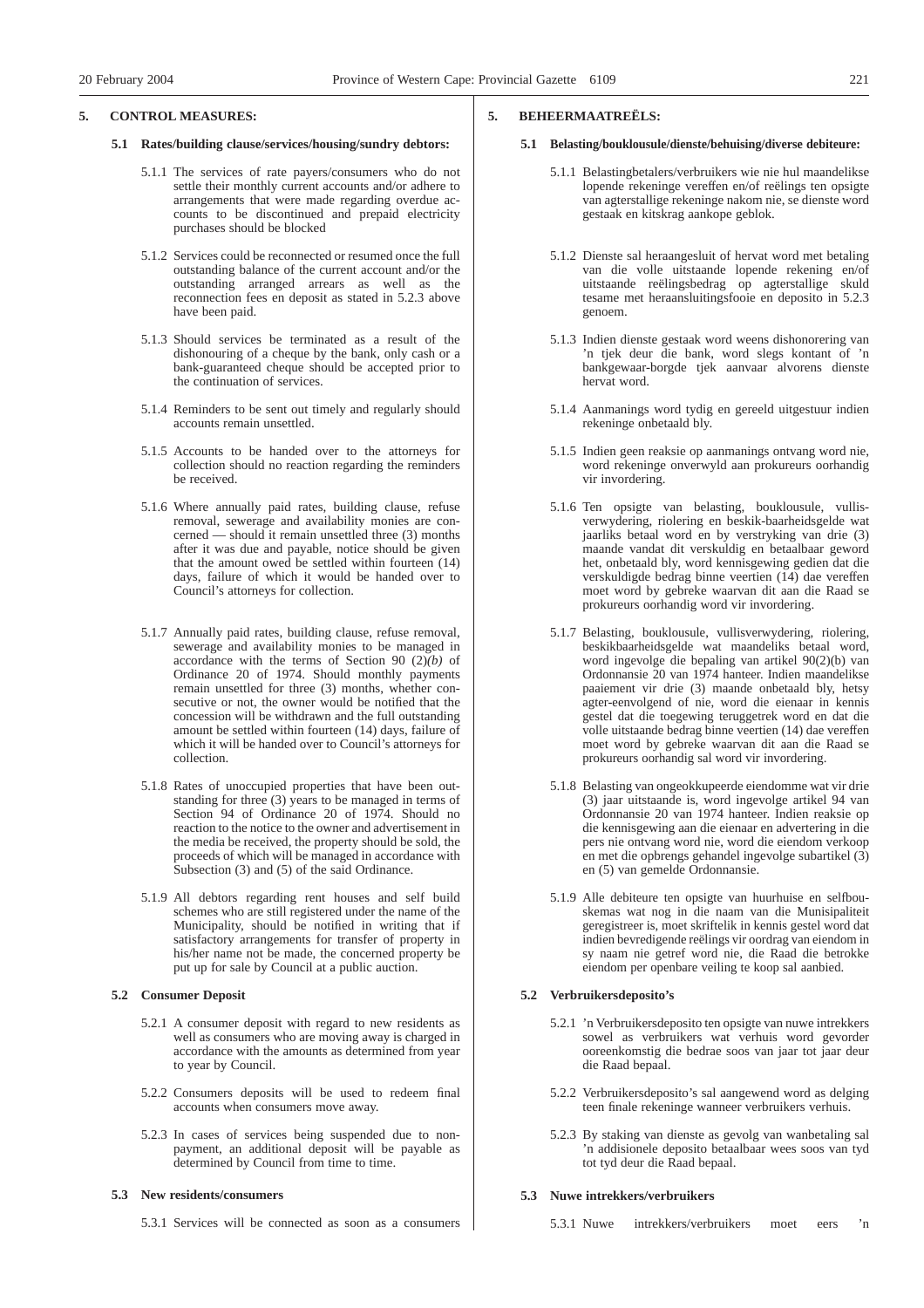agreement with Council on the prescribed form is closed by new residents/consumers and the required services deposit id paid. Failure to do so, could result in the following:

- 5.3.1.1 the new consumer should take over the debt of the previous consumer, and
- 5.3.1.2 services to be suspended until a consumer agreement with Council is closed and the required deposit is paid.
- 5.3.2 In the case of new residential areas, services will only be connected once the consumer agreement has been signed and the deposit paid.

#### **5.4 Accounts handed over for collection**

- 5.4.1 For the purposes of a garnishment order, the employers and work addresses of the debtors should be made available to the attorneys as far as possible once accounts are handed over for collection.
- 5.4.2 Attorneys should be requested to report on a quarterly basis to Council on the progress and the cost aspect regarding each debtor.
- 5.4.3 Monies collected on a monthly basis to be paid over to Council on a monthly basis.
- 5.4.4 Collection cost is for the account of the debtor.
- 5.4.5 The fixed property of debtors who are in arrears with more than R1000 and do not adhere to their arrangements with the attorneys should be sold in execution, subject to the following procedure:
	- 5.4.5.1 Such debtors should be identified in consultation with the Finance Committee before proceeding with the sale in execution of fixed property.
	- 5.4.5.2 Within fourteen (14) days after notification of forfeiture of their property, councillors should engage in conversation with the concerned people and give a written report to the Municipal Manager and Council's attorney.

#### **5.5 Tampering with meters**

- 5.5.1 Should the consumer whose services have been suspended tamper with service connections and unlawfully continue with services:
	- 5.5.1.1 the entire supply would be removed;
	- 5.5.1.2 legal steps would be taken; and
	- 5.5.1.3 the full arrears would be payable with immediate effect.

#### **6. COUNCILLORS:**

- **6.1 As policy drafters councillors cannot apply credit measures and should therefore refrain from intervening with the administrative process.**
- **6.2 Councillors should support officials in the implementation of the credit control policy.**
- **6.3 Councillors should familiarise themselves with the credit control policy en ensure that tax payers and consumers in their various wards understand the implication of the non-payment/no services concept.**

#### **7. THE MUNICIPAL MANAGER**

**7.1 In terms of Section 100 of Act 32 of 2000, the Municipal Manager is in his capacity as accounting officer respon-** verbruikersooreenkoms met die Raad sluit op die voorgeskrewe vorm en die nodige dienste deposito betaal alvorens dienste aangesluit sal word. By gebreke hiervan kan die volgende plaasvind:

- 5.3.1.1 die nuwe verbruiker neem die skulde van die vorige verbruiker oor; en
- 5.3.1.2 dienste word gestaak totdat die verbruiker 'n verbruikersooreenkoms met die Raad gesluit het en die nodige deposito betaal is.
- 5.3.2 In die geval van nuwe woongebiede word die dienste eers aangeskakel nadat die verbruikersooreenkoms geteken is en die deposito betaal is.

#### **5.4 Rekeninge vir invordering oorhandig**

- 5.4.1 Wanneer rekeninge vir invordering aan prokureurs oorhandig word, moet skuldenaars se werkgewers en werksadresse so ver moontlik aan die prokureurs verstrek word met die oog op salaris beslagleggingsbevel.
- 5.4.2 Prokureurs moet versoek word om kwartaalliks aan die Raad verslag te doen oor die vordering wat gemaak word en die koste-aspek ten opsigte van elke debiteur.
- 5.4.3 Gelde wat gevorder is, word maandeliks aan die Raad oorbetaal.
- 5.4.4 Invorderingskoste is vir die rekening van die debiteur.
- 5.4.5 Debiteure wat meer as R1 000 agterstallig is en nie hul reëlings by prokureurs nakom nie, se vaste eiendom moet in eksekusie verkoop word, onderhewig aan die volgende prosedure:
	- 5.4.5.1 alvorens daar met die verkoping in eksekusie van vaste eiendom voortgegaan word, moet sodanige debiteure in konsultasie met die Finansiële Komitee geïdentifiseer word.
	- 5.4.5.2 Raadslede moet by kennisname van beslagleggings binne veertien (14) dae met die betrokkenes in gesprek tree en skriftelik terugvoering aan die Munisipale Bestuurder en die Raad se prokureur gee.

#### **5.5 Peuter aan meters**

- 5.5.1 Indien die verbruiker wie se dienste gestaak is peuter met diensteaansluitings en die dienste wederregtelik herstel, sal:
	- 5.5.1.1 die toevoer geheel en al verwyder word;
	- 5.5.1.2 geregtelike stappe geneem word; en
	- 5.5.1.3 die volle agterstallige bedrag onmiddellik betaalbaar wees.

#### **6. RAADSLEDE:**

- **6.1 Raadslede as beleidmakers kan nie kredietmaatreëls toepas nie en moet hul gevolglik weerhou van inmenging in die administratiewe proses.**
- **6.2 Raadslede moet amptenare ondersteun in die uitvoering van die kredietbeheerbeleid.**
- **6.3 Raadslede moet hulself vergewis van die kredietbeheerbeleid en sorg dat belastingbetalers en verbruikers in hul onderskeie wyke die implikasie van die geen betaling/geen dienste konsep verstaan.** 7.

#### **7. DIE MUNISIPALE BESTUURDER:**

**7.1 Die Munisipale Bestuurder in sy hoedanigheid as rekenpligtige amptenaar, is ingevolge artikel 100 van Wet**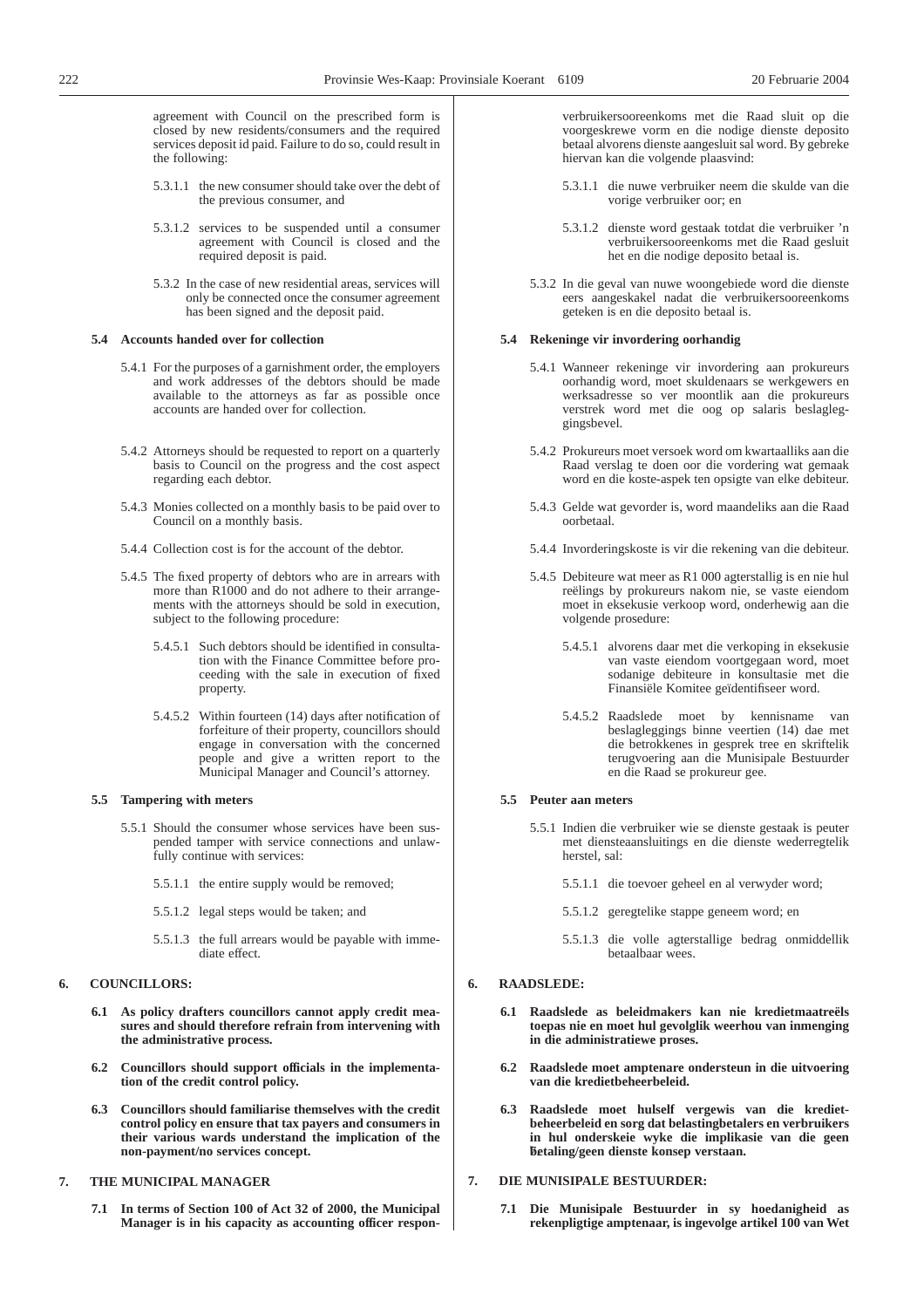**sible for the collection of monies owed to Council and will be held accountable.**

**7.2 The Municipal Manager should report to the MP for Local Government in the Province should councillors influence officials improperly in the execution of their duties.**

### **8. POWERS**

- **8.1 Powers to implement the credit control policy rests with the Municipal Manager with the exception of the following paragraphs of the policy document:**
	- 8.1.1 paragraph 4.1.4 (committee for consideration of social applications).
	- 8.1.2 paragraphs 5.4.5.1 and 5.4.5.2 (sale of fixed property in execution). 6512

**32 van 2000, verantwoordelik om gelde wat die Raad toekom te in en word daarvoor aanspreeklik gehou.**

**7.2 Die Munisipale Bestuurder moet aan die LUR vir Plaaslike Regering in die Provinsie rapporteer indien Raadslede onbehoorlike beïnvloeding op amptenare toepas in die uitvoer van hul pligte.**

#### **8. BEVOEGDHEDE:**

- **8.1 Bevoegdheid om die kredietbeheer-beleid te implementeer berus by die Munisipale Bestuurder met uitsondering van die volgende paragrawe van die beleidsdokument:**
	- 8.1.1 paragraaf 4.1.4 (komitee vir oorweging van maatskaplike aansoeke).
	- 8.1.2 paragrawe 5.4.5.1 en 5.4.5.2 (verkoping van vaste eiendom in eksekusie).

#### LANGEBERG MUNICIPALITY

#### PROPOSED SUBDIVISION OF FARM MIDDEL DRIFT 331/15 RURAL AREA, ALBERTINIA

Notice is hereby given in terms of the provisions of section 24 of Ordinance 15 of 1985 that the Langeberg Council received the following application for subdivision:

*Property:* Farm Middel Drift 331/15 (Klipkop)

*Proposal:* Subdivision of the said farm into two portions:

Portion  $A = 86$  ha

Portion  $B = 137$  ha

Portion B and Portion 8 (Rooiheuwel) of Buffelsdrift No. 191 to be linked notarial.

*Applicant:* B. van der Walt Surveyors for L en C Oosthuizen

Details concerning the application are available at the office of the undersigned during office hours. Any objections, to the proposed subdivision should be submitted in writing to the office of the undersigned not later than 12 March 2004.

People who cannot write can approach the office of the undersigned during normal office hours where the responsible official will assist you in putting your comments or objections in writing.

Municipal Manager, Langeberg Municipality, P.O. Box 2, Stilbaai 6674.

20 February 2004. 6513

LANGEBERG MUNISIPALITEIT

#### ONDERVERDELING VAN PLAAS MIDDEL DRIFT 331/15 LANDELIKE GEBIED, ALBERTINIA

Kennis geskied hiermee ingevolge die bepalings van artikel 24 van Ordonnansie 15 van 1985 dat die Langeberg Raad die volgende aansoek om onderverdeling ontvang het:

*Eiendomsbeskrywing:* Plaas Middel Drift 331/15 (Klipkop)

*Aansoek:* Die onderverdeling van die plaas in twee gedeeltes:

Gedeelte  $A = 86$  ha

Gedeelte  $B = 137$  ha

Gedeelte B en Gedeelte 8 (Rooiheuwel) van Buffelsdrift Nr. 191 gaan notarieel verbind word.

*Applikant:* B. van der Walt Landmeters vir L en C Oosthuizen

Besonderhede rakende die aansoek is ter insae by die kantoor van die ondergetekende gedurende kantoorure. Enige besware teen die voorgenome onderverdeling moet skriftelik gerig word om die ondergetekende te bereik nie later as 12 Maart 2004.

Persone wat nie kan skryf nie, kan die onderstaande kantoor nader tydens sy normale kantoorure waar die betrokke amptenaar u sal help om u kommentaar of besware op skrif te stel.

Munisipale Bestuurder, Langeberg Munisipaliteit, Posbus 2, Stilbaai 6674.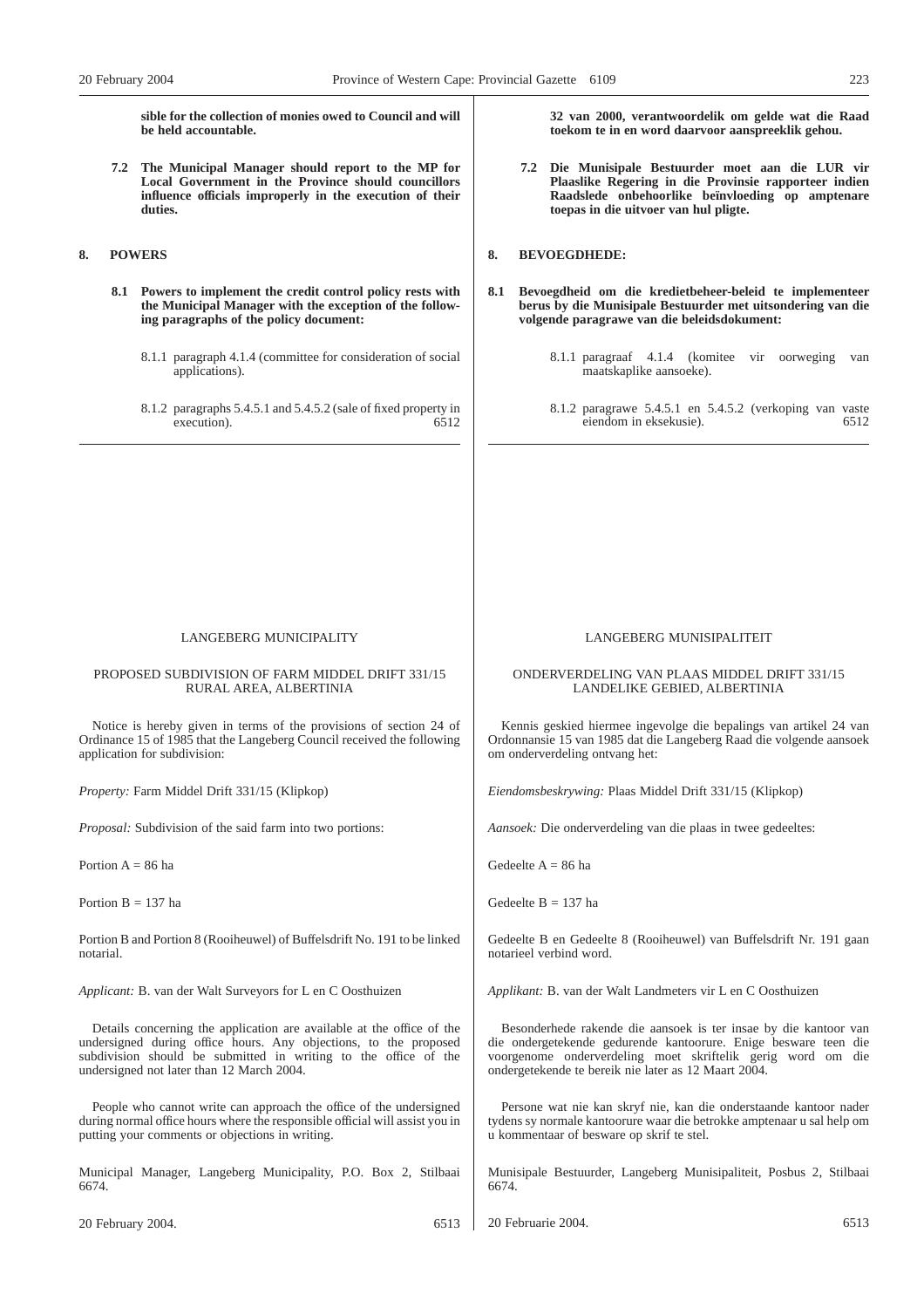### MOSSEL BAY MUNICIPALITY

ORDINANCE ON LAND USE PLANNING, 1985 (ORD. 15 OF 1985)

LOCAL GOVERNMENT ACT: MUNICIPAL SYSTEMS, 2000 (ACT 32 OF 2000)

#### REMAINDER ERF 967, HARTENBOS: DEPARTURE TO OPERATE A GUEST-HOUSE

It is hereby notified in terms of section 15 of the above Ordinance that the undermentioned application has been received by the Municipal Manager and is open to inspection at the Department: Town Planning; 4th Floor, Montagu Place, Montagu Street, Mossel Bay. Any objections, with full reasons therefor, should be lodged in writing to the Municipal Manager, P.O, Box 25, Mossel Bay, 6500 on or before Tuesday, 23 March 2004 quoting the above Ordinance and objector's erf number. In terms of section 21(4) of the Local Government Act: Municipal Systems, 2000 (Act 32 of 2000) notice is hereby given that people who cannot write can approach any one of the five Customer Care Managers of Council at Mossel Bay, D'Almeida, KwaNonqaba, Hartenbos and Great Brak River respectively whom will assist you in putting your comments or objections in writing.

erf.

*Applicant Nature of Application*

CD Fourie Departure of the land use applicable to the

remainder Erf 967, c/o Swellendam Avenue and Louis Fourie Road, Hartenbos to enable the owner to operate a guest-house from her single residential

CD Fourie Afwyking van die grondgebruik van toepassing op restant Erf 967, h/v Swellendamlaan en Louis Fourieweg,

*File Reference:* 15/4/37/5

C. Zietsman, Municipal Manager.

20 February 2004. 6514

#### OVERSTRAND MUNICIPALITY

#### HERMANUS ADMINISTRATION

ONRUS: APPLICATION FOR CONSOLIDATION, REZONING AND SUBDIVISION, ERVEN 3502-3505, 3508-3509 & 3533-3534, TED WOOD STREET: UITKOMST (PTY) LTD.

Notice is hereby given in terms of sections 17 and 24 of Ordinance 15 of 1985 that the Council has received an application for:

- 1. Consolidation of Erven 3502-3505, 3508-3509 and 3533-3534 and subdivision into 12 residential zone II erven, and
- 2. rezoning from residential zone I to residential zone II and road.

Plans and further details of the proposal may be inspected at the office of the Town Planner during normal office hours.

Any objections to the proposal must reach the undersigned in writing on or before Friday, 26 March 2004.

Any person who is unable to write may submit their objection verbally to the Council's offices where they will be assisted by a staff member to put their comments in writing.

J. F. Koekemoer, Municipal Manager, Municipal Offices, Hermanus.

Enquiries: Miss L Bruiners (028) 313-8179.

Notice No. 9/2004 20 February 2004. 6515

#### MUNISIPALITEIT OVERSTRAND

#### HERMANUS ADMINISTRASIE

ONRUS: AANSOEK OM KONSOLIDASIE, HERSONERING EN ONDERVERDELING, ERWE 3502-3505, 3508-3509 & 3533-3534, TED WOODSTRAAT: UITKOMST (EDMS) BPK.

Kennis geskied hiermee kragtens artikels 17 en 24 van Ordonnansie 15 van 1985 dat die Raad 'n aansoek ontvang het vir die:

- 1. Konsolidasie van Erwe 3502-3505, 3508-3509 en 3533-3534 en onderverdeling in 12 residensiële sone II erwe, en
- 2. hersonering vanaf residensiële sone I na residensiële sone II en pad.

Planne en verdere besonderhede is beskikbaar by die Stadsbeplanner gedurende normale kantoorure.

Enige besware teen die voorstel moet die ondergetekende skriftelik bereik voor of op Vrydag, 26 Maart 2004.

Enige persoon wat nie kan skryf nie kan sy/haar beswaar mondelings by die Raad se kantoor aflê waar 'n personeellid sal help om die kommentaar op skrif te stel.

J. F. Koekemoer, Munisipale Bestuurder, Munisipale Kantore, Hermanus.

Navrae: Me L Bruiners (028) 313-8179.

Kennisgewing Nr. 9/2004 20 Februarie 2004. 6515

*Lêer Verwysing:* 15/4/37/5 C. Zietsman, Munisipale Bestuurder.

Hartenbos ten einde die eienaar in staat te stel om 'n gastehuis te bedryf vanaf haar enkelresidensiële erf.

20 Februarie 2004. 6514

MOSSELBAAI MUNISIPALITEIT

ORDONNANSIE OP GRONDGEBRUIKBEPLANNING, 1985 (ORD. 15 VAN 1985)

#### WET OP PLAASLIKE REGERING: MUNISIPALE STELSELS, 2000 (WET 32 VAN 2000)

#### RESTANT ERF 967, HARTENBOS: AFWYKING VIR DIE BEDRYF VAN 'N GASTEHUIS

Kragtens artikel 15 van die bostaande Ordonnansie word hiermee kennis gegee dat die onderstaande aansoek deur die Munisipale Bestuurder ontvang is en ter insae lê by die Departement: Stadsbeplanning; 4de Vloer, Montagu Plek, Montagustraat, Mosselbaai. Enige besware met volledige redes daarvoor, moet skriftelik by die Munisipale Bestuurder, Posbus 25, Mosselbaai, 6500 ingedien word op of voor Dinsdag, 23 Maart 2004 met vermelding van bogenoemde Ordonnansie en beswaarmaker se erfnommer. Ingevolge artikel 21(4) van die Wet op Plaaslike Regering: Munisipale Stelsels, 2000 (Wet 32 van 2000) word kennis gegee dat persone wat nie kan skryf nie enige van die vyf Klantediensbestuurders van die Raad te Mosselbaai, D'Almeida, KwaNonqaba, Hartenbos en Groot-Brakrivier onderskeidelik nader vir hulpverlening om u kommentaar of besware op skrif te stel.

#### *Aansoeker Aard van Aansoek*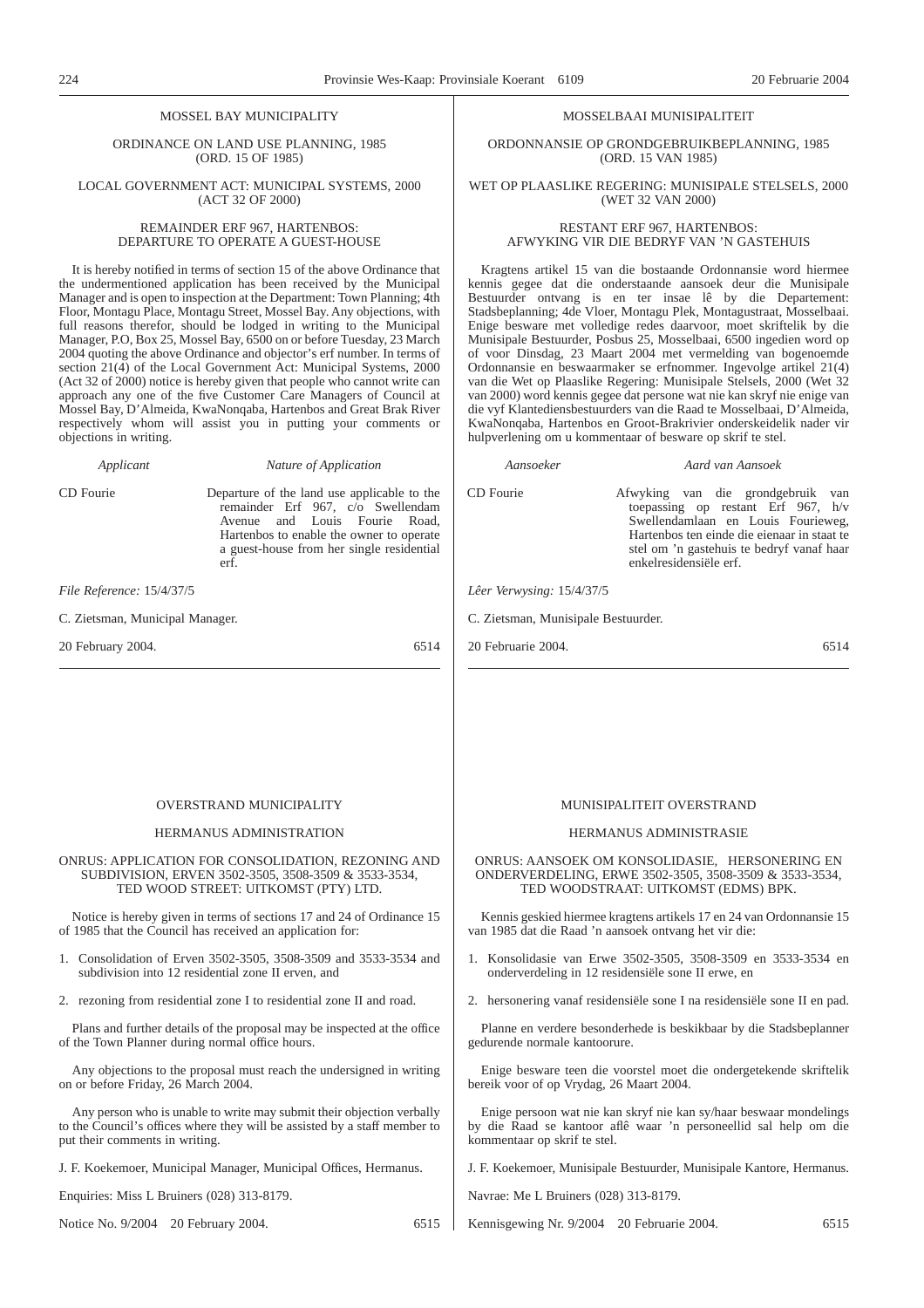#### SALDANHA BAY MUNICIPALITY

#### CLOSURE OF OPEN SPACE, REZONING AND SUBDIVISION OF A PORTION OF ERF 3643, LANGEBAAN

Notice is hereby given that due to the relayout of Erven 5641 and 5642, Langebaan, a portion of Erf 3643, Langebaan Council is of the intention to:

- (i) rezone a portion of Erf 3643, Langebaan from public open space to business zone I in terms of the provisions of section 17(1) of the Land Use Planning Ordinance and to close the public open space in terms of the provisions of section 124 of the Municipal Ordinance; and
- (ii) subdivide the portion in (i) and consolidate it with the newly created erven in terms of the provisions of section 24(1) of the Land Use Planning Ordinance.

Details are available at the Municipal Manager's office at Buller Centre, 15 Main Road, Vredenburg, weekdays 08:00-13:00 and 13:30- 16:30. Enquiries: M E Mans.

Objections, if any, with reasons must be lodged in writing to the undersigned not later than Monday, 22 March 2004.

L. A. Scheepers, Municipal Manager.

N/2/04 20 February 2004. 6516

#### STELLENBOSCH MUNICIPALITY

#### OFFICIAL NOTICE: APPLICATION FOR REZONING AND SUBDIVISION

Notice is hereby given in terms of sections 17(2) and 24(2) of the Land Use Planning Ordinance, 1985 (No. 15 of 1985) that an application for a rezoning and subdivision as set out below has been submitted to the Stellenbosch Municipality and that it can be viewed at the Municipal Office, Plein Street, Stellenbosch (Telephone: 021 808-8111) during office hours from 8:00 till 13:00.

*Property:* Farm No. 1281/1, Paarl Division.

*Applicant:* David Hellig & Abrahamse Land Surveyors

*Owner:* Duiwelstand Trust

*Locality:*  $\pm$  3 km north east of Pniel in the Groot-Drakenstein vicinity, with access off Main Road 191 (R45 — Franschhoek/Paarl).

*In Extent:* 85,0662 ha

*Proposal:* The subdivision of the property into two portions of:

i) Portion  $A = +14.22$  has

ii) Remainder  $= \pm 70.85$  ha.

The rezoning of Portion A from agricultural zone I to open space zone III, in order to establish a private nature reserve.

Motivated objections and/or comments can be lodged in writing to the Municipal Manager, P.O. Box 17, Stellenbosch, 7599 before or on 23 March 2004.

(Ref: 1281/1(P) Notice No. 21)

20 February 2004. 6517

#### MUNISIPALITEIT SALDANHABAAI

#### SLUITING VAN OOPRUIMTE, HERSONERING EN ONDERVERDELING VAN GEDEELTE VAN ERF 3643, LANGEBAAN

Kennisgewing geskied hiermee van die Raad se voorneme om as gevolg van die heruitleg van Erwe 5641 en 5642, Langebaan, 'n gedeelte van Erf 3643, Langebaan:

- (i) ingevolge die bepalings van artikel 17(1) van die Ordonnansie op Grondgebruikbeplanning te hersoneer vanaf publieke oopruimte na sakesone I en die gedeelte publieke oopruimte ingevolge die bepalings van artikel 124 van die Munisipale Ordonnansie te siuit; en
- (ii) die gedeelte in (i) ingevolge die bepalings van artikel 24(1) van die Ordonnansie op Grondgebruikbeplanning onder te verdeel en met die nuutgeskepte erwe te konsolideer.

Nadere besonderhede lê ter insae by die Munisipale Bestuurder se kantoor te Bullersentrum, Hoofstraat 15, Vredenburg, weeksdae 08:00- 13:00 en 13:30-16:30. Navrae: M E Mans.

Besware met redes indien enige moet ondergetekende op die laatste op Maandag, 22 Maart 2004 bereik.

L. A. Scheepers, Munisipale Bestuurder.

K/2/04 20 Februarie 2004. 6516

#### MUNISIPALITEIT STELLENBOSCH

#### AMPTELIKE KENNISGEWING: AANSOEK OM HERSONERING EN ONDERVERDELING

Kennis geskied hiermee ingevolge artikels 17(2) en 24(2) van die Ordonnansie op Grondgebruikbeplanning, 1985 (Nr. 15 van 1985) dat 'n aansoek om hersonering on onderverdeling soos hieronder uiteengesit by die Munisipaliteit Stellenbosch ingedien is en dat dit gedurende kantoor ure vanaf 8:00 tot 13:00 ter insae is by die Munisipale Kantoor te Pleinstraat, Stellenbosch (Telefoon: 021 808-8111).

*Eiendom:* Plaas Nr. 1281/1, Afdeling Paarl.

*Aansoeker:* David Hellig & Abrahamse Landmeters

*Eienaar:* Duiwelstand Trust

*Ligging:* ± 3 km noordoos van Pniel in die Groot-Drakenstein omgewing, met toegang vanaf Hoofpad 191 (R45 — Franschhoek/Paarl).

*Grootte:* 85,0662 ha

*Voorstel:* Die onderverdeling van die eiendom in twee gedeeltes van;

- i) Gedeelte A =  $+$  14.22 ha
- ii) Restant  $= \pm 70.85$  ha.

Die hersonering van Gedeelte A vanaf landbousone I na oopruimtesone III vir die vestiging van 'n privaat natuurreservaat.

Gemotiveerde besware en/of kommentaar kan skriftelik by die Munisipale Bestuurder, Posbus 17, Stellenbosch, 7599 voor of op 23 Maart 2004 ingedien word.

(Verwys: 1281/1(P) Kennisgewing Nr. 21)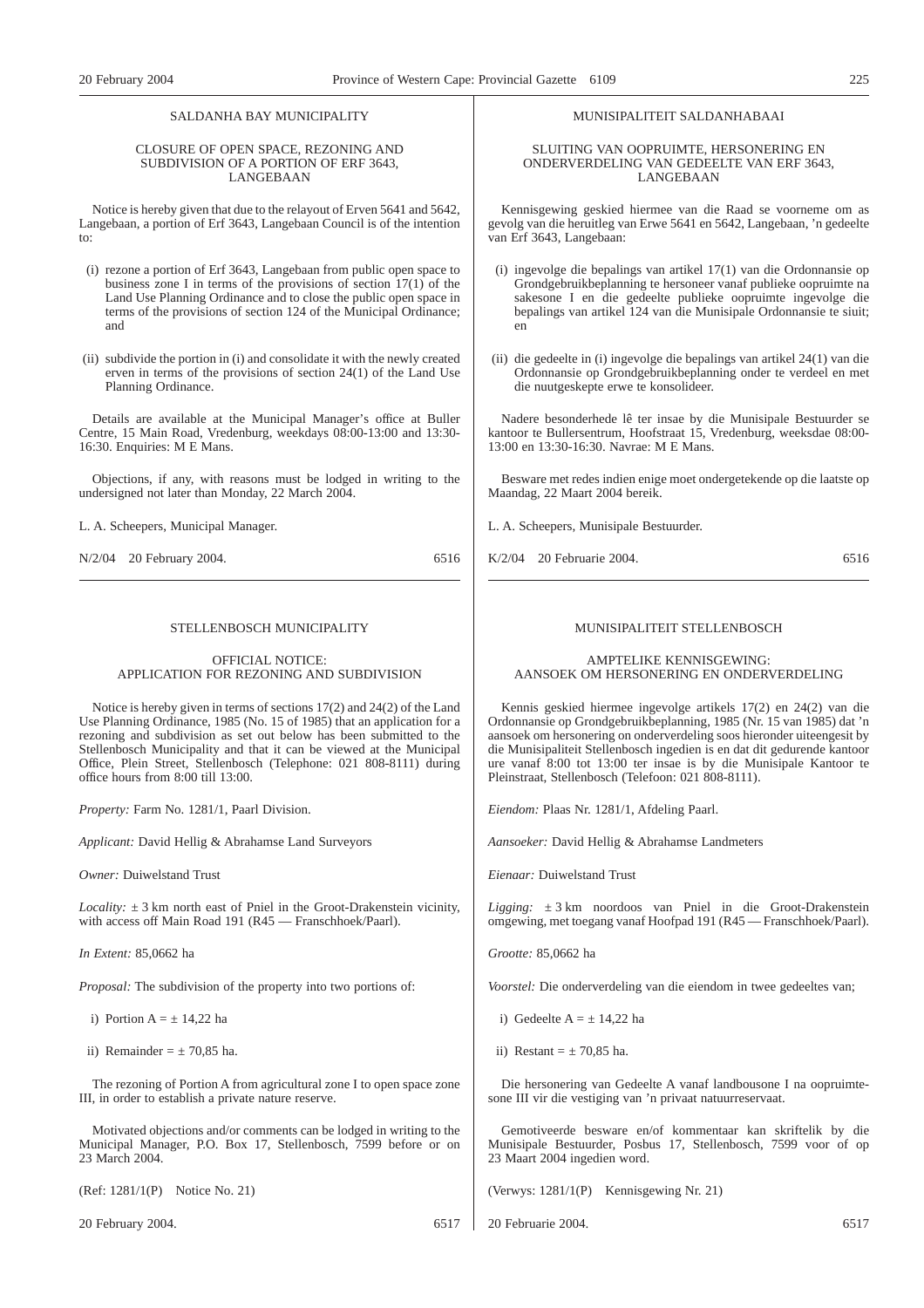#### STELLENBOSCH MUNICIPALITY

#### AMENDMENT TO ZONING SCHEME

#### REZONING OF ERVEN 11279 AND 197, STELLENBOSCH

Notice is hereby given in terms of section 17 of the Land Use Planning Ordinance, 1985 (Ordinance 15 of 1985), that the Town Council received an application for the consolidation of Erf 197 (zoned single residential) and Erf 11279 (zoned general business), situated on the corner of Bird, Paul Kruger and Dennesig Streets, Stellenbosch, and the rezoning thereof to general business to enable the erection of a three storey block of flats. The building will consists of 16 flats, 58 parking bays and office space.

Further particulars are available between 8:00 and 12:45 (weekdays) at the office of the Chief Town Planner, Department of Planning and Economic Development Services, Town Hall, Plein Street, Stellenbosch during office hours and any comments may be lodged in writing with the undersigned, but not later than 19 March 2004.

Municipal Manager.

File: 6/2/2/5 Erf: 11279.

Notice No. 20 dated 20 February 2004. 6518

#### STELLENBOSCH MUNICIPALITY

#### OFFICIAL NOTICE

#### APPLICATION FOR A REZONING AND CONSENT USE, FARM 571/5, STELLENBOSCH DIVISION

Notice is hereby given in terms of section 17(2) of the Land Use Planning Ordinance, 1985 (Ordinance 15 of 1985) and in terms of Regulation 4.7 of the Scheme Regulations Promulgated by PN 1048/ 1988 that an application for a rezoning and consent use as set out below has been submitted to the Stellenbosch Municipality and that it can be viewed at the Municipal Offices at Plein Street, Stellenbosch (Telephone: 021 808-8111) during office hours from 08:00 till 12:45.

*Property:* Farm No. 571/5, Stellenbosch Division

*Applicant:* Praktiplan Development Planners

*Owner:* Uva Mira Vineyards (Pty) Ltd

*Location:* The property is situated  $\pm 10$  km south of Stellenbosch, between Stellenbosch and Somerset West against the Helderberg Mountain slopes and gains access to the R44 Main Road via the Annandale (East) Divisional Road and a servitude road.

*In Extent:* 103,11 ha

*Proposal:*

- 1. The rezoning of a portion of the property  $(\pm 605 \text{ m}^2)$  from agricultural zone I to agricultural zone II, in order to replace an existing building (delapidated horse stables) with a new wine cellar building.
- 2. A consent use to run a tourist facility (wine tasting facility) of  $\pm$  70 m<sup>2</sup> from the above-mentioned winery.

Motivated objections and/or comments can be lodged in writing to the Municipal Manager, Stellenbosch Municipality, P.O. Box 17, Stellenbosch, 7599 before or on 19 March 2004.

Notice No. 15 (Ref: 571/5) 20 February 2004. 6519

#### MUNISIPALITEIT STELLENBOSCH

#### WYSIGING VAN SONERINGSKEMA

#### HERSONERING VAN ERWE 11279 EN 197, STELLENBOSCH

Kennis geskied hiermee ingevolge artikel 17 van die Ordonnansie op Grondgebruikbeplanning, 1985 (Ordonnansie 15 van 1985), dat die Stadsraad 'n aansoek ontvang het vir die konsolidasie van Erf 197 (gesoneer enkelbewoning) en Erf 11279 (gesoneer algemene besigheid), geleë op die hoek van Bird-, Paul Kruger- en Dennesigstraat, Stellenbosch, en die hersonering van die gekonsolideerde erf na algemene besigheid ten einde 'n drieverdieping woonstelblok daar te kan oprig. Die woonstelblok sal bestaan uit 16 woonstelle en 58 parkeerplekke en 'n kantoorgedeelte.

Verdere besonderhede is tussen 8:00 en 12:45 (weeksdae) by die kantoor van die Hoofstadsbeplanner, Departement Beplanning en Ekonomiese Ontwikkelingsdienste, Stadhuis, Pleinstraat, Stellenbosch beskikbaar en enige kommentaar kan skriftelik by die ondergetekende ingedien word, maar nie later as 19 Maart 2004.

Munisipale Bestuurder.

Lêer: 6/2/2/5 Erf: 11279.

Kennisgewing Nr. 20 gedateer 20 Februarie 2004. 6518

#### MUNISIPALTIEIT STELLENBOSCH

#### AMPTELIKE KENNISGEWING

#### AANSOEK OM HERSONERING EN VERGUNNINGSGEBRUIK, PLAAS 571/5, AFDELING STELLENBOSCH

Kennis geskied hiermee ingevolge artikel 17(2) van die Ordonnansie op Grondgebruikbeplanning 1985 (Ordonnansle 15 van 1985) en in terme van Regulasie 4.7 van die Skemaregulasies afgekondig in PK 1048/1988 dat 'n aansoek vir 'n hersonering en vergunning soos hieronder uiteengesit by die Munisipaliteit Stellenbosch ingedien is en dat dit gedurende kantoorure vanaf 08:00 tot 12:45 ter insae is by die Munisipale Kantore te Pleinstraat, Stellenbosch (Telefoon: 021 808-8111).

*Eiendom:* Plaas Nr. 571/5, Afdeling Stellenbosch

*Aansoeker:* Praktiplan Development Planners

*Eienaar:* Uva Mira Vineyards (Edms) Bpk

*Ligging:* Die eiendom is geleë  $\pm 10$  km suid van Stellenbosch, tussen Stellenbosch en Somerset-Wes teenaan die Helderberg Berge en verkry toegang tot die R44 Hoofpad oor die Annandale (Oos) Afdelingspad en 'n serwituut pad.

*Grootte:* 103,11 ha

*Voorstel:*

- 1. Die hersonering van 'n gedeelte van die eiendom  $(\pm 605 \text{ m}^2)$  vanaf landbousone I na landbousane II om hom in staat te stel om 'n bestaande gebou (vervalle perdestalle) te vervang met 'n nuwe wynkeldergebou.
- 2. 'n Vergunningsaansoek om 'n toeristefasiliteit (wynproefasiliteit) van  $\pm$  70 m<sup>2</sup> vanuit die bogenoemde wynkelder te bedryf.

Gemotiveerde besware en/of kommentaar kan skriftelik by die Munisipale Bestuurder, Munisipaliteit Stellenbosch, Posbus 17, Stellenbosch, 7599 voor of op 19 Maart 2004 ingedien word.

Kennisgewing Nr. 15 (Verwys: 571/5) 20 Februarie 2004. 6519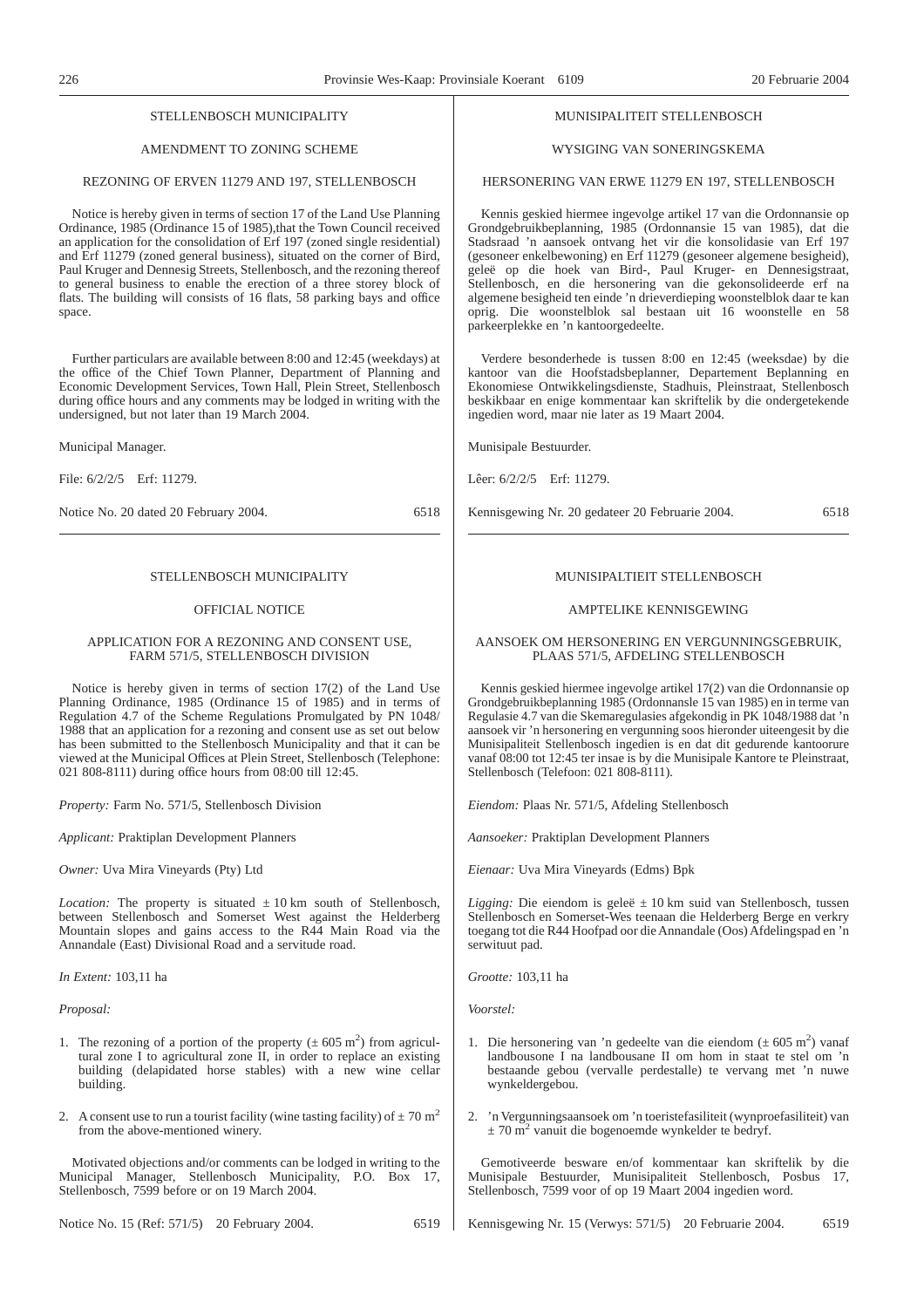#### SWARTLAND MUNICIPALITY

#### NOTICE 198/03/04

#### CLOSURE OF PORTION OF ALLESVERLOREN STREET, ADJACENT TO ERF 1515, RIEBEECK WEST

Notice is hereby given in terms of section 137(1) of Ordinance 20 of 1974 that portion of Allesverloren Street, adjacent to Erf 1515, Riebeeck West has been closed (S/9644/30 Vol. 1 p. 131).

C. F. J. van Rensburg, Municipal Manager, Municipal Office, Private Bag X52, Malmesbury.

20 February 2004. 6520

#### SWARTLAND MUNICIPALITY

#### NOTICE 204/03/04

#### PROPOSED REZONING OF ERVEN 7428, 7429 AND PORTION OF ERF 42 MALMESBURY

Notice is already given in terms of section 17 of Ordinance 15 of 1985 that an application has been received for the rezoning of Erven 7428, 7429 and a portion of Erf 42, in extent  $\pm 2.391$  m<sup>2</sup> in total, situated in Victoria Street, Malmesbury, from single residential zone to general residential zone for the erection of four blocks of flats consisting of four units each.

On site parking will be provided with entrance from Victoria Street.

Further particulars are available during office hours (weekdays) at the office of the Chief: Planning and Development, Department Corporate Services, Municipal Office, Church Street, Malmesbury.

Any comments may be lodged in writing with the undersigned not later than 22 March 2004.

C. F. J. van Rensburg, Municipal Manager, Municipal Office, Private Bag X52, Malmesbury.

20 February 2004. 6521

#### SWELLENDAM MUNICIPALITY

#### LEASE OF MUNICIPAL PROPERTY, BARRYDALE

Notice is hereby given in terms of section 124 of the Municipal Ordinance, 1974 (Ordinance 20 of 1974) that the Council intends to lease the following land over a period of ten (10) years:

1 To Priest F. Kees: Old municipal abattoir for the use as a undertakers business.

Further particulars regarding the proposal are available for inspection at the Municipal Offices at Swellendam during office hours. Objections to the proposal, if any, must reach the undermentioned on or before 19 March 2004. Persons who are unable to write will be assisted during office hours, at the Municipal offices, Swellendam, to write down their objections.

T. Botha, Municipal Manager, Municipal Office, Swellendam.

Notice 20/2004 20 February 2004. 6522

#### MUNISIPALITEIT SWARTLAND

#### KENNISGEWING 198/03/04

SLUITING VAN GEDEELTE VAN ALLESVERLORENSTRAAT, GRENSEND AAN ERF 1515, RIEBEECK-WES

Kennis geskied hiermee ingevolge artikel 137(1) van Ordonnansie 20 van 1974 dat gedeelte van Allesverlorenstraat grensend aan Erf 1515, Riebeeck-Wes gesluit is (S/9644/30 Vol. 1 p.131).

C. F. J. van Rensburg, Munisipale Bestuurder, Munisipale Kantoor, Privaatsak X52, Malmesbury.

20 Februarie 2004. 6520

#### MUNISIPALITEIT SWARTLAND

#### KENNISGEWING 204/03/04

#### VOORGESTELDE HERSONERING VAN ERWE 7428, 7429 EN GEDEELTE VAN ERF 42, MALMESBURY

Kennis geskied hiermee ingevolge artikel 17 van Ordonnansie 15 van 1985 dat 'n aansoek ontvang is vir die hersonering van Erwe 7428, 7429 en 'n gedeelte van Erf 42, groot  $\pm 2.391$  m<sup>2</sup> in totaal, geleë te Victoriastraat, Malmesbury, vanaf enkelwoningsone na algemene woonsone vir die oprigting van vier woonstelblokke bestaande uit vier eenhede elk.

Op perseel parkering sal voorsien word met toegang vanuit Victoriastraat.

Verdere besonderhede is gedurende gewone kantoorure (weeksdae) by die kantoor van die Hoof: Beplanning en Ontwikkeling, Departement Korporatiewe Dienste, Munisipale Kantoor, Kerkstraat, Malmesbury beskikbaar.

Enige kommentaar kan skriftelik by die ondergetekende ingedien word nie later nie as 22 Maart 2004.

C. F. J. van Rensburg, Munisipale Bestuurder, Munisipale Kantoor, Privaatsak X52, Malmesbury.

20 Februarie 2004. 6521

#### MUNISIPALITEIT SWELLENDAM

#### VERHUUR VAN MUNISIPALE EIENDOM, BARRYDALE

Kennis geskied hiermee kragtens artikel 124 van die Munisipale Ordonnansie, 1974 (Ordonnansie 20 van 1974) dat die Raad van voornemens is om die volgende gedeeltes grond vir 'n tydperk van tien (10) jaar te verhuur:

1. Aan Pastoor F. Kees: Ou munisipale abbatoir vir gebruik as begrafnisonderneming.

Verdere besonderhede van die voorstel lê gedurende kantoorure by die Munisipale Kantore, Swellendam ter insae. Skriftelike besware teen die voorstel, indien enige, moet die ondergetekende voor of op 19 Maart 2004 bereik. Persone wat nie kan skryf nie sal gedurende kantoorure by die Munisipale kantoor, Swellendam, gehelp word om hulle besware neer te skryf.

T. Botha, Munisipale Bestuurder, Munisipale Kantoor, Swellendam.

Kennisgewing 20/2004 20 Februarie 2004. 6522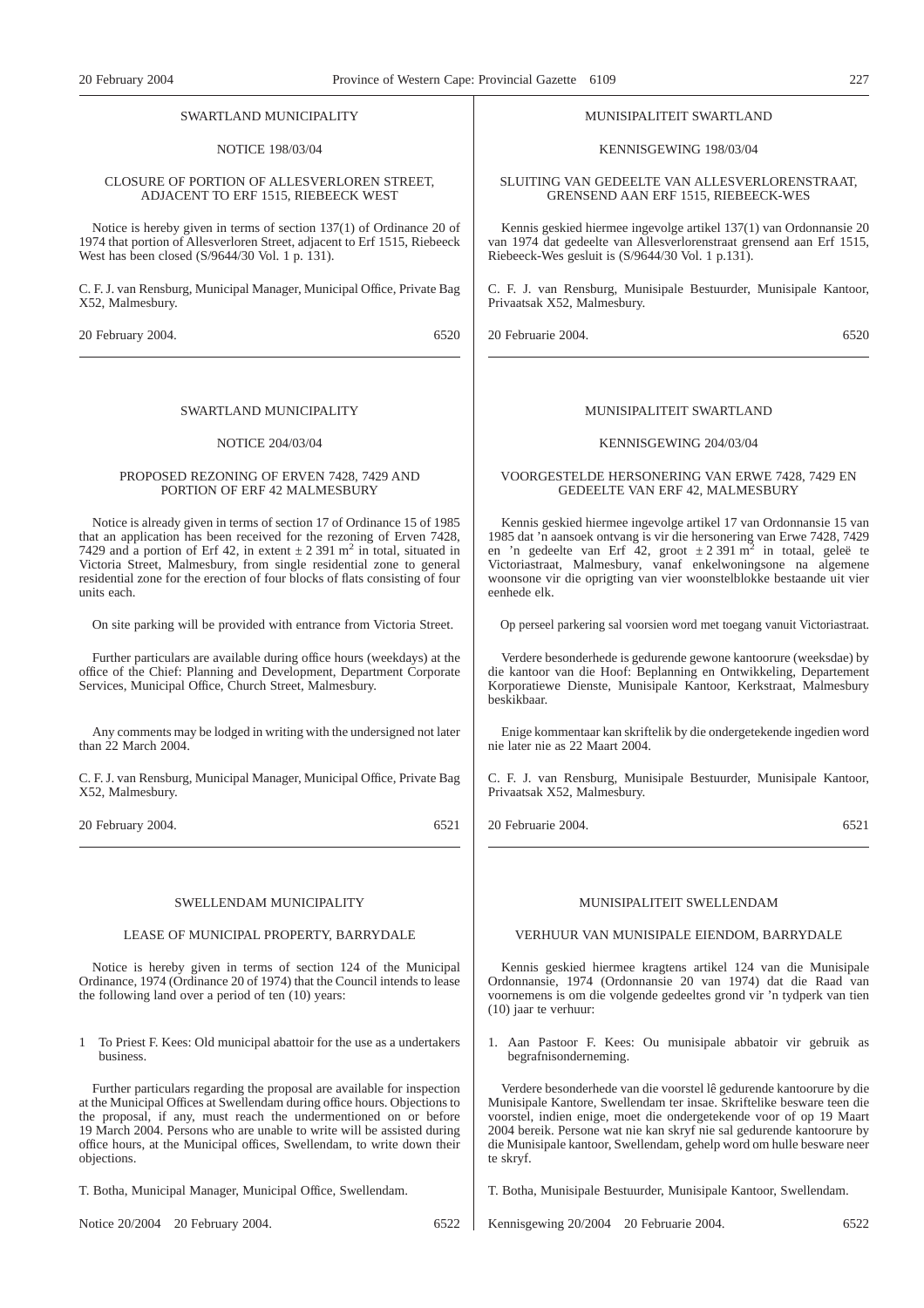| MUNICIPALITY SWELLENDAM                                                                                                                                                                            | MUNISIPALITEIT SWELLENDAM                                                                                                                                                                                                  |
|----------------------------------------------------------------------------------------------------------------------------------------------------------------------------------------------------|----------------------------------------------------------------------------------------------------------------------------------------------------------------------------------------------------------------------------|
| SALE OF PROPERTY, BARRYDALE                                                                                                                                                                        | VERKOOP VAN EIENDOM, BARRYDALE                                                                                                                                                                                             |
| Notice is hereby given in terms of section $124(2)(a)$ of Ordinance 20 of<br>1974 that the Council intends to sell the following property:                                                         | Kennisgewing geskied hiermee kragtens artikel 124(2)(a) van<br>Ordonnansie 20 van 1974 dat die Raad van voornemens is om die<br>volgende eiendom te verkoop:                                                               |
| 1. Erf 702, in extent 3 710 m <sup>2</sup> to Mr. J. C. Nortje at market value.                                                                                                                    | 1. Erf 702, grootte 3 710 m <sup>2</sup> aan mnr. J. C. Nortje teen markwaarde.                                                                                                                                            |
| Further particulars regarding the proposal are available for inspection                                                                                                                            | Verdere besonderhede van die voorstel lê gedurende kantoorure by die                                                                                                                                                       |
| at the Municipal offices at Swellendam during office hours, objections to                                                                                                                          | Munisipale kantoor, Swellendam, ter insae. Skriftelike besware teen die                                                                                                                                                    |
| the proposal, if any, must reach the undermentioned on or before                                                                                                                                   | voorstel, indien enige, moet die ondergetekende voor of op 19 Maart                                                                                                                                                        |
| 19 March 2004. Persons who are unable to write will be assisted during                                                                                                                             | 2004 bereik. Persone wat nie kan skryf nie sal gedurende kantoorure by                                                                                                                                                     |
| office hours, at the Municipal offices, Swellendam, to write down their                                                                                                                            | die Munisipale kantoor, Swellendam, gehelp word om hulle besware neer                                                                                                                                                      |
| objections.                                                                                                                                                                                        | te skryf.                                                                                                                                                                                                                  |
| T. Botha, Municipal Manager, Municipal Office, Swellendam.                                                                                                                                         | T. Botha, Munisipale Bestuurder, Munisipale Kantoor, Swellendam.                                                                                                                                                           |
| 6523                                                                                                                                                                                               | Kennisgewing 21/2004 20 Februarie 2004.                                                                                                                                                                                    |
| Notice 21/2004 20 February 2004.                                                                                                                                                                   | 6523                                                                                                                                                                                                                       |
| SWELLENDAM MUNICIPALITY                                                                                                                                                                            | MUNISIPALITEIT SWELLENDAM                                                                                                                                                                                                  |
| LEASE OF MUNICIPALITY PROPERTY, SWELLENDAM                                                                                                                                                         | VERHUUR VAN MUNISIPALE EIENDOM, SWELLENDAM                                                                                                                                                                                 |
| Notice is hereby given in terms of section 124 of the Municipal<br>Ordinance, 1974 (Ordinance 20 of 1974) that the Council intends to lease<br>the following land over a period of five (5) years: | Kennis geskied hiermee kragtens artikel 124 van die Munisipale<br>Ordonnansie, 1974 (Ordonnansie 20 van 1974) dat die Raad voornemens<br>is om die volgende gedeeltes grond vir 'n tydperk van vyf (5) jaar te<br>verhuur: |
| 1. To Toboggan Nature Park: Municipal land adjacent to the owners                                                                                                                                  | 1. Aan Toboggan Nature Park: Munisipale grond aangrensend die                                                                                                                                                              |
| property Erven 1594 and 2324 and the Kroomlands River.                                                                                                                                             | aansoeker se eiendom Erwe 1594 en 2324 en die Kroomlandsrivier.                                                                                                                                                            |
| 2. To Mr. T. Ball: Municipal land between Erwen 1505 and 1501, c/o                                                                                                                                 | 2. Aan mnr. T. Ball: Munisipale grond tussen Erwe 1505 en 1501, h/v                                                                                                                                                        |
| Quaelberg and Lichtenstein Streets.                                                                                                                                                                | Quaelberg- en Lichtensteinstraat.                                                                                                                                                                                          |
| 3. To Mr. Q. Moolman: Municipal land adjacent to the owners property                                                                                                                               | 3. Aan mnr. Q. Moolman: Munisipale grond aangrensend hul Erf 2168,                                                                                                                                                         |
| Erf 2168, Voortrek Street.                                                                                                                                                                         | Voortrekstraat.                                                                                                                                                                                                            |
| Further particulars regarding the proposal are available for inspection                                                                                                                            | Verdere besonderhede van die voorstel lê gedurende kantoorure by die                                                                                                                                                       |
| at the municipal offices at Swellendam during office hours. Objections to                                                                                                                          | Munisipale kantoor, Swellendam, ter insae. Skriftelike besware teen die                                                                                                                                                    |
| the proposal, if any, must reach the undermentioned on or before 19                                                                                                                                | voorstel, indien enige, moet die ondergetekende voor of op 19 Maart                                                                                                                                                        |
| March 2004. Persons who are unable to write will be assisted during                                                                                                                                | 2004 bereik. Persone wat nie kan skryf nie sal gedurende kantoorure by                                                                                                                                                     |
| office hours, at the Municipal offices, Swellendam, to write down their                                                                                                                            | die Munisipale kantoor, Swellendam, gehelp word om hulle besware neer                                                                                                                                                      |
| objections.                                                                                                                                                                                        | te skryf.                                                                                                                                                                                                                  |
| T. Botha, Municipal Manager, Municipal Office, Swellendam.                                                                                                                                         | T. Botha, Munisipale Bestuurder, Munisipale Kantoor, Swellendam.                                                                                                                                                           |
| Notice 22/2004 20 February 2004.                                                                                                                                                                   | Kennisgewing 22/2004 20 Februarie 2004.                                                                                                                                                                                    |
| 6524                                                                                                                                                                                               | 6524                                                                                                                                                                                                                       |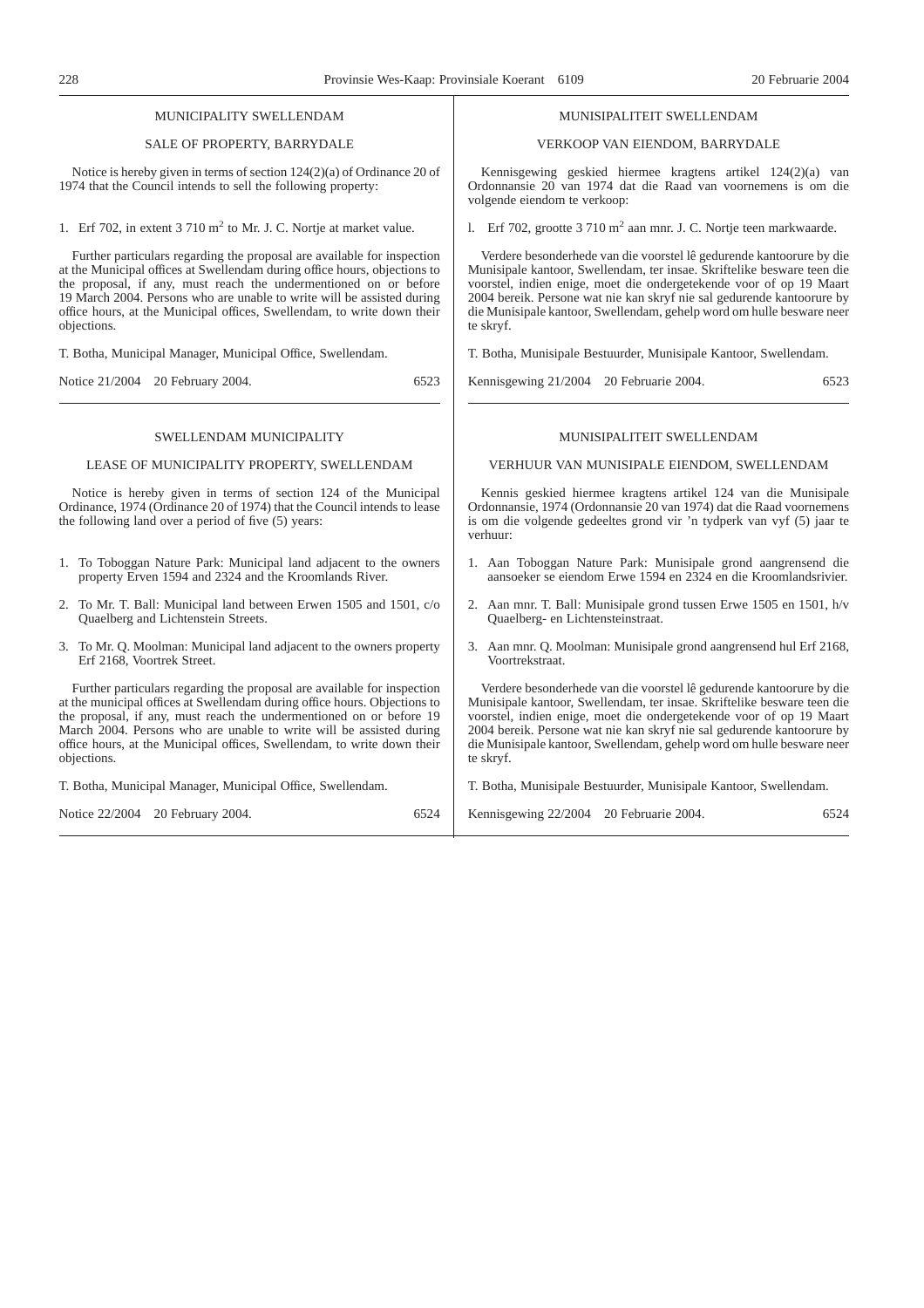# *SOUTH AFRICA FIRST –* BUY SOUTH AFRICAN MANUFACTURED GOODS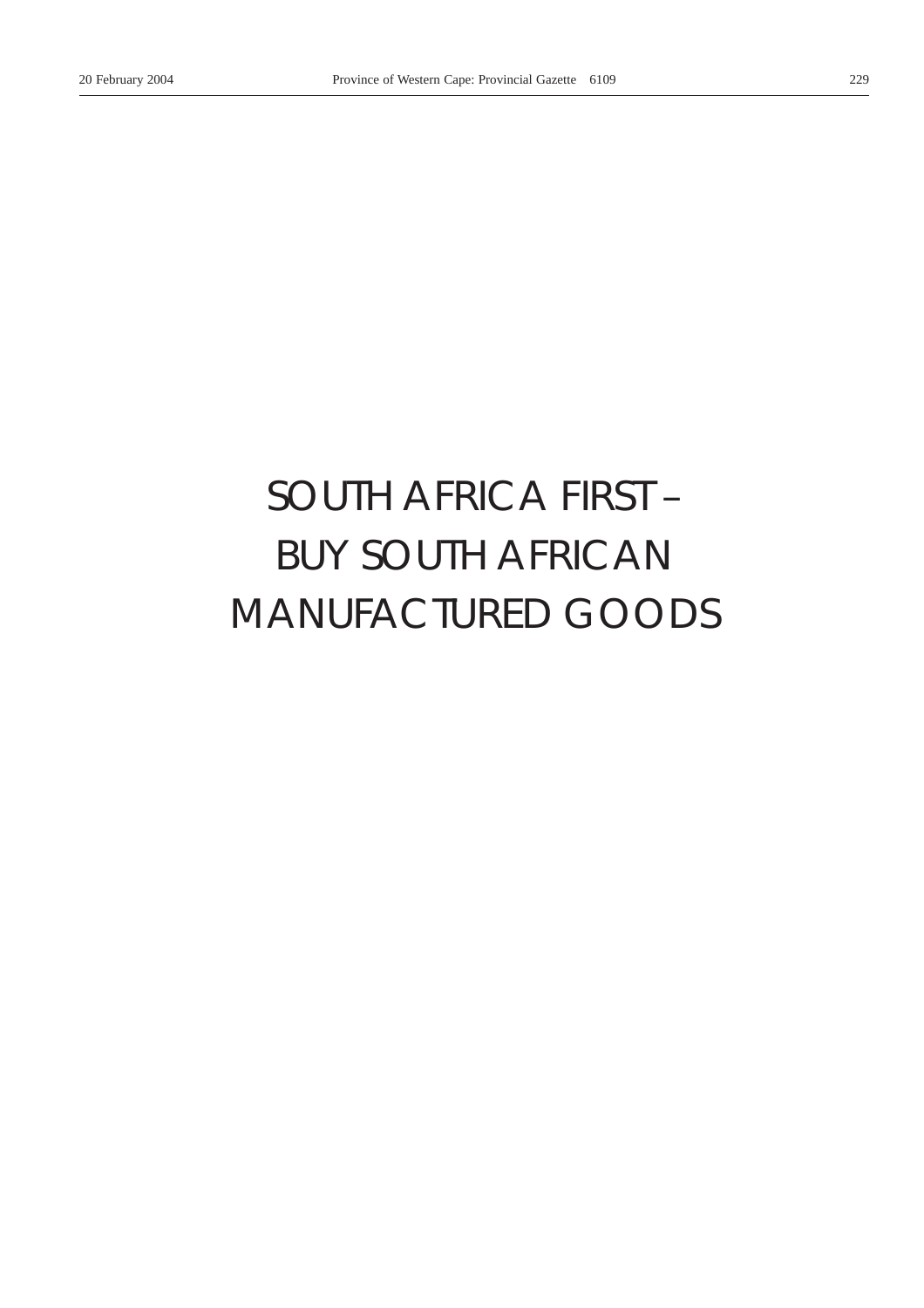# *SUID-AFRIKA EERSTE –* KOOP SUID-AFRIKAANS VERVAARDIGDE GOEDERE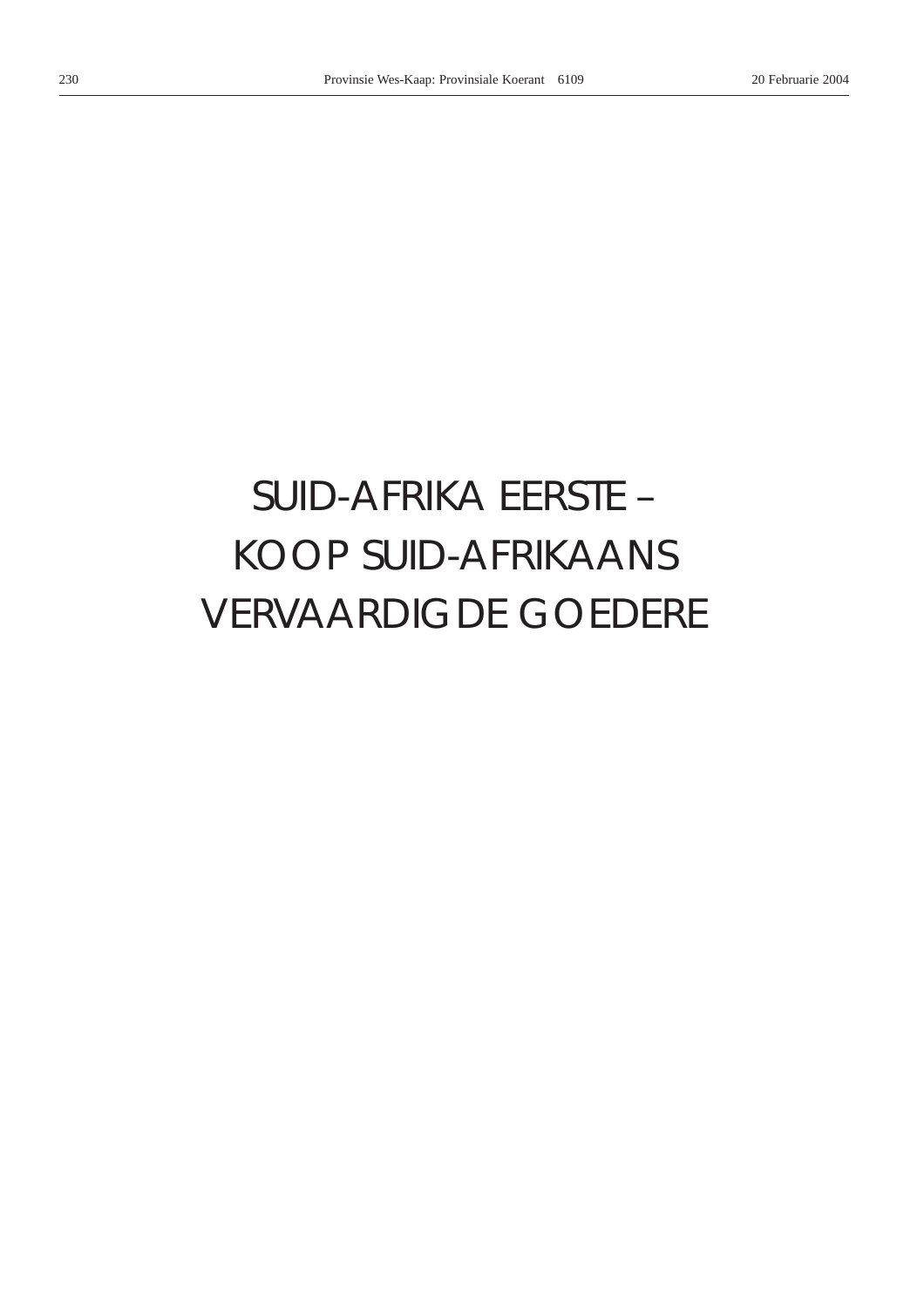# **The ''Provincial Gazette'' of the Western Cape** appears every Friday, or if that day is a public holiday, on the last preceding working day. ———— *Subscription Rates* R46,00 per half-year, throughout the Republic of South Africa. R46,00 + postage per half-year, Foreign Countries. R92,00 per annum, throughout the Republic of South Africa. R92,00 + postage per annum, Foreign Countries. Subscriptions are payable in advance. *Single copies* are obtainable at Room 12-06, Provincial Building, 4 Dorp Street, Cape Town 8001, at R3,00 per copy. ———— *Advertisement Tariff* First insertion, R13,00 per cm, double column. Repeats R10,00 per cm, double column. Fractions of cm are reckoned as a cm. ———— Notices must reach the Director-General not later than 10:00 on the last working day but one before the issue of the *Gazette*. Whilst every effort will be made to ensure that notices are published as submitted **Die ''Provinsiale Koerant'' van die Wes-Kaap** verskyn elke Vrydag of, as die dag 'n openbare vakansiedag is, op die laaste vorige werkdag. ———— *Tarief van Intekengelde* R46,00 per halfjaar, in the Republiek van Suid-Afrika. R46,00 + posgeld per halfjaar, Buiteland. R92,00 per jaar, in die Republiek van Suid-Afrika. R92,00 + posgeld per jaar, Buiteland. Intekengeld moet vooruitbetaal word. *Los eksemplare* is verkrygbaar by Kamer 12-06, Provinsiale-gebou, Dorpstraat 4, Kaapstad 8001, teen R3,00 per eksemplaar. ———— *Advertensietarief* Eerste plasing, R13,00 per cm, dubbelkolom. Herhaling, R10,00 per cm, dubbelkolom. Gedeeltes van 'n cm word as een cm beskou. ———— Kennisgewings moet die Direkteur-generaal uiterlik om 10:00 op die voorlaaste werkdag voor die uitgawe van die *Koerant* bereik. Hoewel alle pogings aangewend sal word om te sorg dat kennisgewings soos 20 February 2004 Province of Western Cape: Provincial Gazette 6109 231

publiseer nie.

and on the date desired, the Administration does not accept responsibility for errors, omissions, late publications or failure to publish.

All correspondence must be addressed to the Director-General, P.O. Box 659, Cape Town 8000, and cheques, bank drafts, postal orders and money orders must be made payable to the Provincial Administration Western Cape.

Alle briefwisseling moet aan die Direkteur-generaal, Posbus 659, Kaapstad 8000, gerig word en tjeks, bankwissels, posorders en poswissels moet aan die Provinsiale Administrasie Wes-Kaap.

ingedien en op die verlange datum gepubliseer word, aanvaar die Administrasie nie verantwoordelikheid vir foute, weglatings, laat publikasies of versuim om dit te